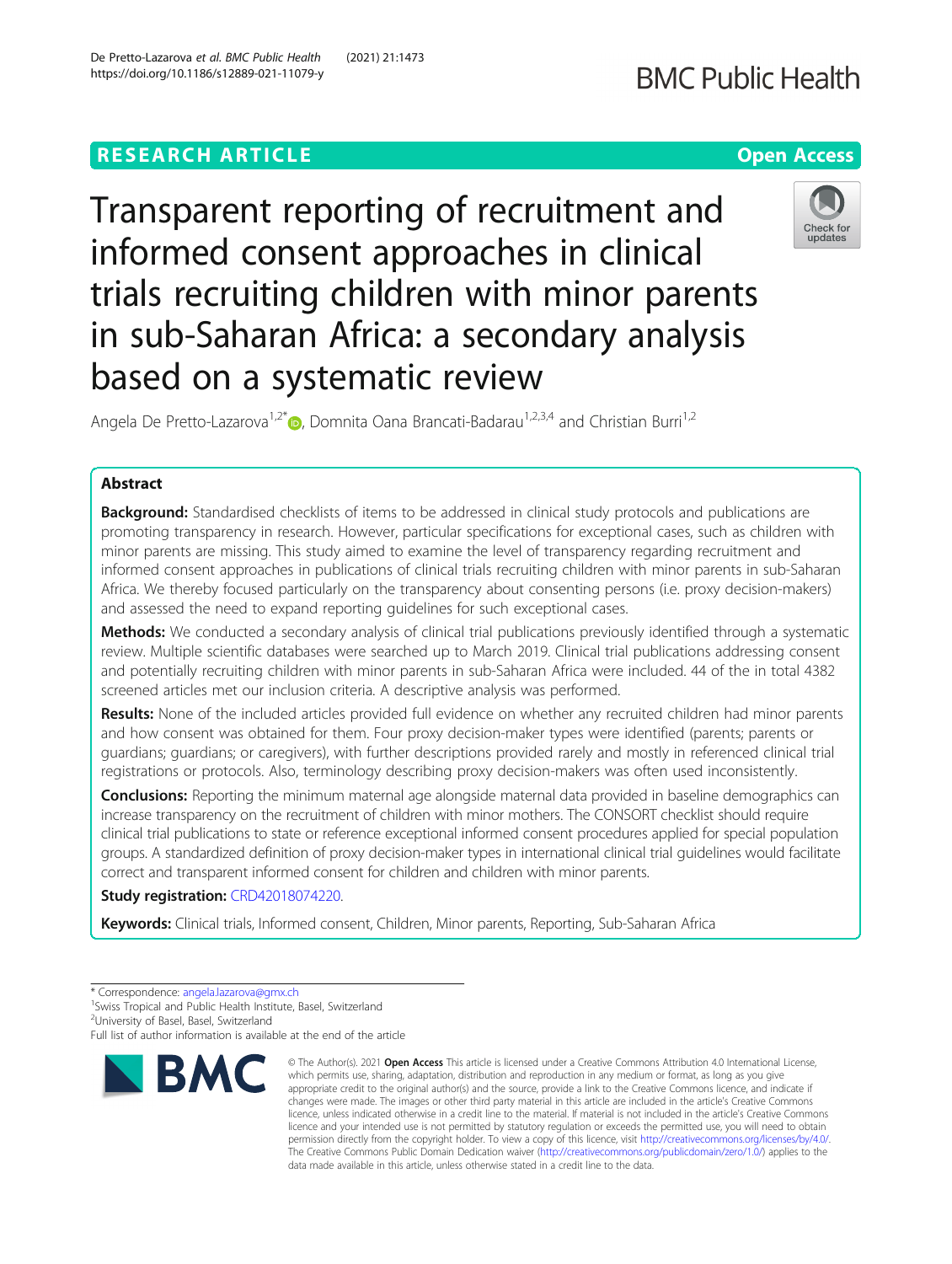# Background

Children under 5 years in sub-Saharan Africa (SSA) are disproportionately affected by malnutrition and infectious diseases [\[1,](#page-11-0) [2](#page-11-0)], which contributes to a higher percentage of paediatric clinical trials (CTs) performed in SSA compared to Europe or the US [[3,](#page-11-0) [4\]](#page-11-0). As teenage pregnancy rates in SSA are among the highest worldwide [[5\]](#page-11-0), researchers will likely encounter children with minor parents when conducting CTs in this region [\[6](#page-11-0)–[8\]](#page-11-0).

Previous evidence from CTs in low- and middleincome countries (LMICs) indicates that researchers face particular challenges when implementing informed consent (IC) for children with minor parents. The legal status of minor parents and their ability to consent for their children is often unclear [[9\]](#page-11-0). The appropriate consenting person (i.e. proxy decision-maker<sup>1</sup>) in this case may vary depending on local legal and cultural conditions. Sometimes also ad hoc solutions tailored to local customs might be implemented [\[7](#page-11-0), [10](#page-11-0)]. However, despite the need for careful ethical considerations for this research group [\[11](#page-11-0)], evidence on practices is scarce and described typically in secondary studies, if at all [\[9](#page-11-0)].

Ethical guidance in research requires not only that consent is provided, but that it is documented and reported transparently [[12](#page-11-0)], which promotes public confidence in research [[13](#page-11-0)]. As insufficient transparency can contribute to biased and incomparable research publications, it was found to be a significant source of "waste" in the conduct of research [\[14\]](#page-11-0). Hence, CT registration and publication of CT protocols, results, and participant-level datasets have been widely promoted to increase the usefulness and value of CT documentation  $[15]$ . For a more consistent and complete availability of CT information, standardised checklists of critical items to be addressed in CT protocols and publications were implemented [[16](#page-11-0), [17\]](#page-11-0). The Consolidated Standards of Reporting Trials (CONSORT) statement guides the CT publications' content. It also includes requirements for details on CT registration and access to study protocols. The Standard Protocol Items: Recommendations for Interventional Trials (SPIRIT) statement guides protocol contents. The endorsement of reporting guidelines contributed to an improved reporting quality of CTs over time [[18](#page-11-0)].

Paediatric CTs require special considerations and researchers have argued for a specific checklist with additional reporting items for children. A recommended CONSORT adaptation for children was published in 2010 [[19\]](#page-11-0). A different, evidence-based extension of the CONSORT checklist for children and a first extension of the SPIRIT checklist for children are currently being developed [[20\]](#page-11-0). However, in the published development steps, neither of these checklists addresses unique circumstances encountered more frequently in LMICs, such as children with minor parents.

We conducted a systematic literature review including any type of literature to gain evidence on how IC is provided for children with minor parents in SSA. In a primary analysis published elsewhere [[9\]](#page-11-0), we focused on publications providing evidence about children recruited in CTs having minor parents and/or the respective consent process. While our search also retrieved CT publications, none were eligible for the primary analysis since they all lacked such evidence. Nevertheless, the identified CT publications represented a sample of studies potentially involving children with minor parents and provided the opportunity to investigate specific gaps and transparency in reporting details on the recruitment and consent processes implemented for such children. Therefore, we conducted a secondary analysis of this sample of CT publications, aiming to determine the level of transparency relating to CT participation of children with minor parents and the types of proxy decisionmakers providing consent.

Childhood diseases lacking specific paediatric therapies are often treated with medicines used outside their labelling indications. Therefore, CTs collecting data on the safety and efficacy of medicines in children, particularly on off-label use, are essential to prevent children from receiving ineffective therapies with unknown and likely harmful adverse drug reactions [[21](#page-12-0)]. However, IC in paediatric research, and particularly in children with minor parents, is complex. The way it is reported deserves specific attention to avoid inconsistent, unethical, and improper approaches that could be used in CTs. The complexity of obtaining consent for such infants may unintentionally lead to their exclusion from research resulting in a lack of data for this highly vulnerable group, which will have long-term implications for their health.

### Methods

We carried out a systematic literature review registered in the PROSPERO database (CRD42018074220) [\[22](#page-12-0)]. All the criteria and terms guiding this review were predefined, but no protocol was published.

This secondary analysis was based on the same search strategy and screening steps as the primary analysis [\[9](#page-11-0)], but we used different eligibility criteria (see Eligibility criteria) and performed separate full-text assessments.

### Search strategy

We searched PubMed/MEDLINE, Embase, CINAHL, and Google Scholar without any time limitation. The

<sup>&</sup>lt;sup>1</sup>Proxy decision-maker is used throughout the manuscript in its colloquial form as employed by researchers and not in the legal sense. As such, it can refer to parents as (legal) surrogate decision-makers or formal and informal proxies, such as grandparents, other caregivers or court appointed guardians.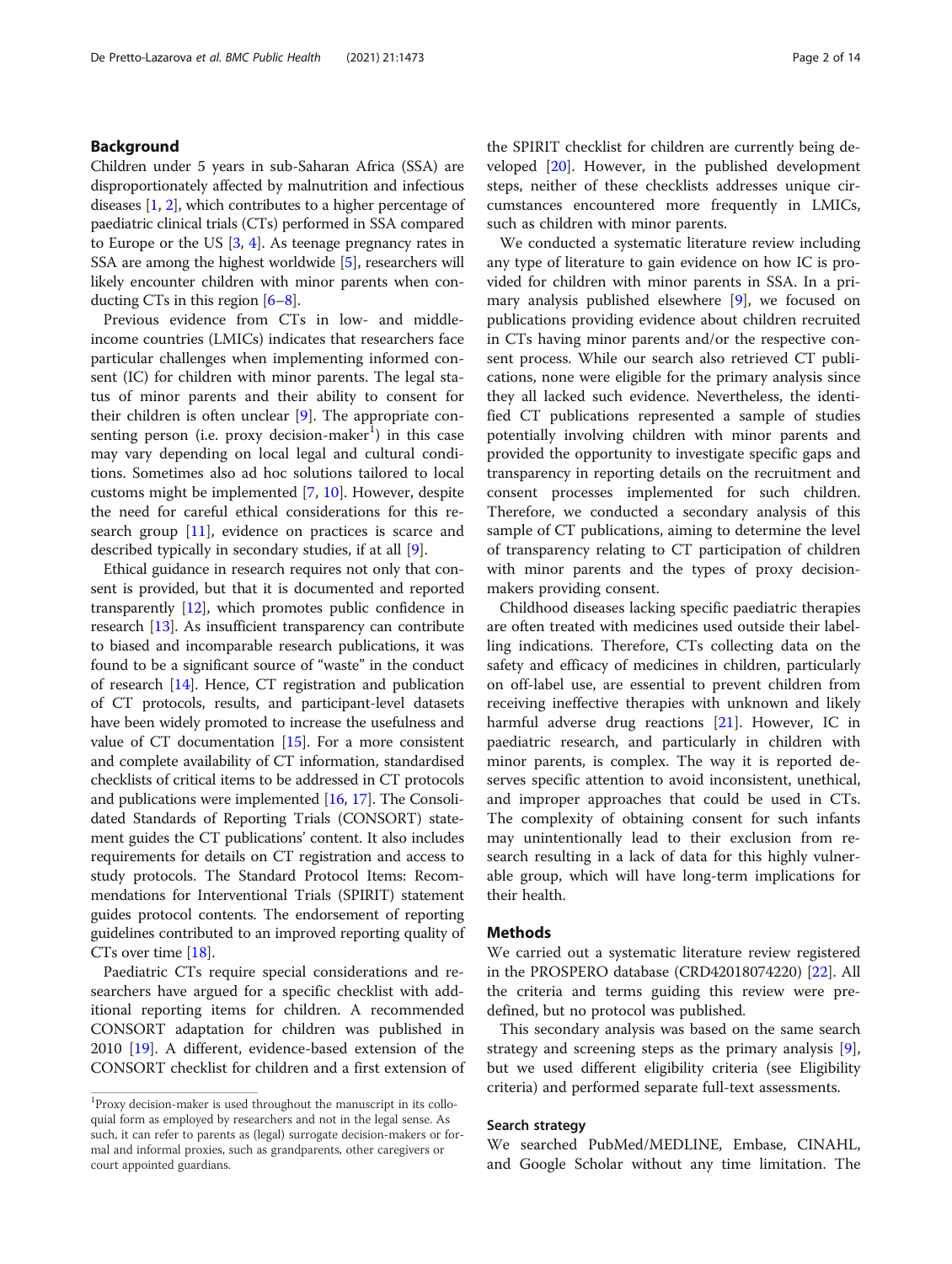search strategy included the elements of IC, decisionmaking, CTs, minors, and SSA. We performed the first search in July 2017 and updated it in March 2019 based on a revised and improved search strategy [[9](#page-11-0)]. The references of included articles were not systematically searched. However, for publications that explicitly stated that some methodology details were published in other articles, we considered secondary sources for the analysis. We did not list the secondary articles separately in the results, but included them as supplementary data accompanying primary CT publications.

#### Eligibility criteria

Articles were included if they were publications of CTs involving children in SSA whose parents were potentially minors. Minor parents were broadly defined as adolescents between the age of 12 and the respective age of majority in each country, who are the parents of a CT child participant. If information on the parental age was not given, we considered studies in which child participants were < 5 years, because for this age group the probability of minor parents is higher [\[23](#page-12-0)]. We referred to CTs as prospective health-related interventions in persons [\[24](#page-12-0)]. Health-related interventions included drug, vaccine, diagnostic, medical device, surgical, emergency research, and dietary supplements trials. CTs had to have taken place in at least one SSA country. We only included publications in English or French.

#### Data extraction and analysis

The search results were imported into the reference management software Endnote X7. After removing duplicates, we extracted information (Author, Year, Journal/Publisher, Title, Abstract, Keywords, ISBN/ISSN, DOI, and URL) into an MS Excel table for screening. The identified articles were screened in two steps: First, two independent reviewers (ADP and DOB) screened titles and abstracts for potentially eligible articles. Second, if information about an inclusion criterion was missing, one reviewer (ADP) screened additionally full-texts. The reviewers reached a moderate (Cohen's Kappa  $\kappa = 0.47$ ) and substantial (Cohen's Kappa  $\kappa = 0.71$ ) agreement for the title and abstract screening of the initial and updated search, respectively [\[25](#page-12-0)]. Disagreements were mostly systematic, mainly concerning the distinction of study types, and were all resolved through discussion. One researcher (ADP) then assessed the full-texts of potentially included articles for final eligibility and extracted data. The second reviewer (DOB) crosschecked 10% of the full-text articles for eligibility and the extracted information.

Extracted data of resulting full-text articles included CT characteristics and the following elements for analysis: Study location, health condition, medical intervention, population size and type, CT design, ethics committee (EC)/institutional review board (IRB) approval, information sections addressing eligibility criteria, IC approach, and proxy decision-makers. Whenever applicable, we accessed the referenced regulatory and ethical guidance, CT registration details, supplementary files, and referenced protocols. We considered specific sections of the CONSORT statement [\[17\]](#page-11-0), and its adaptation for children [[19](#page-11-0)] to identify information concerning the recruitment and IC approach for children with minor parents. The considered CONSORT sections included the eligibility criteria, participant flow diagram (exclusions), baseline data, ethical considerations, and access to protocol and registry information. We performed a descriptive analysis using MAXQDA (VERBI GmbH) and MS Excel.

In order to assess transparency on reported proxy decision-makers, we defined three levels of transparency according to the level of detail of their description: A basic level of transparency was assigned when neither the type nor the number of proxy decision-makers was specified. A first level of extended transparency was defined when the type or number of proxy decisionmakers was specified. A second level of extended transparency was attributed when also the proxy decisionmakers' age or competence was taken into account.

### Results

A total of 4382 screened articles met our inclusion criteria. In an initial search, we identified 3346 articles (Fig. [1](#page-3-0)). After removing duplicates  $(n = 414)$ , 2932 articles were screened, of which 2872 articles were excluded. The full-text was assessed for 60 articles, resulting in 33 included publications. A search update identified 1450 additional articles, from which 11 were eligible. In total, 44 articles were included in the analysis.

The included articles' publication dates ranged from 1990 to 2017. More than half of them  $(n = 25/44, 56.8%)$  were published from 2011 onward (Table [1\)](#page-4-0). Two of the included articles were conference abstracts [\[26,](#page-12-0) [51](#page-12-0)]. The CTs were conducted in 17 different countries in SSA, with Malawi mentioned most frequently ( $n = 8$ ), followed by Ghana ( $n =$ 6) and South Africa (n = 6). Malaria ( $n = 15$ ) followed by undernutrition ( $n = 7$ ), and rotavirus gastroenteritis ( $n = 5$ ) were the most frequently addressed health conditions, while antimalarials ( $n = 14$ ), followed by dietary supplements ( $n = 10$ ) and vaccines  $(n = 10)$  were the most reported interventions. Included study participants were mostly infants only  $(n = 17)$ 44, birth to  $<$  2 years), or infants and children combined ( $n =$ 17/44, birth to < 12 years). Five studies also enrolled adolescents (12 to < 18 years), four also included adults (18 years and over), and one addressed only children ( $n = 1/44$ , 2 to < 12 years). 31 of the 44 publications provided the possibility of stratification according to the participants' age and included a total of 75,063 children under 5 years.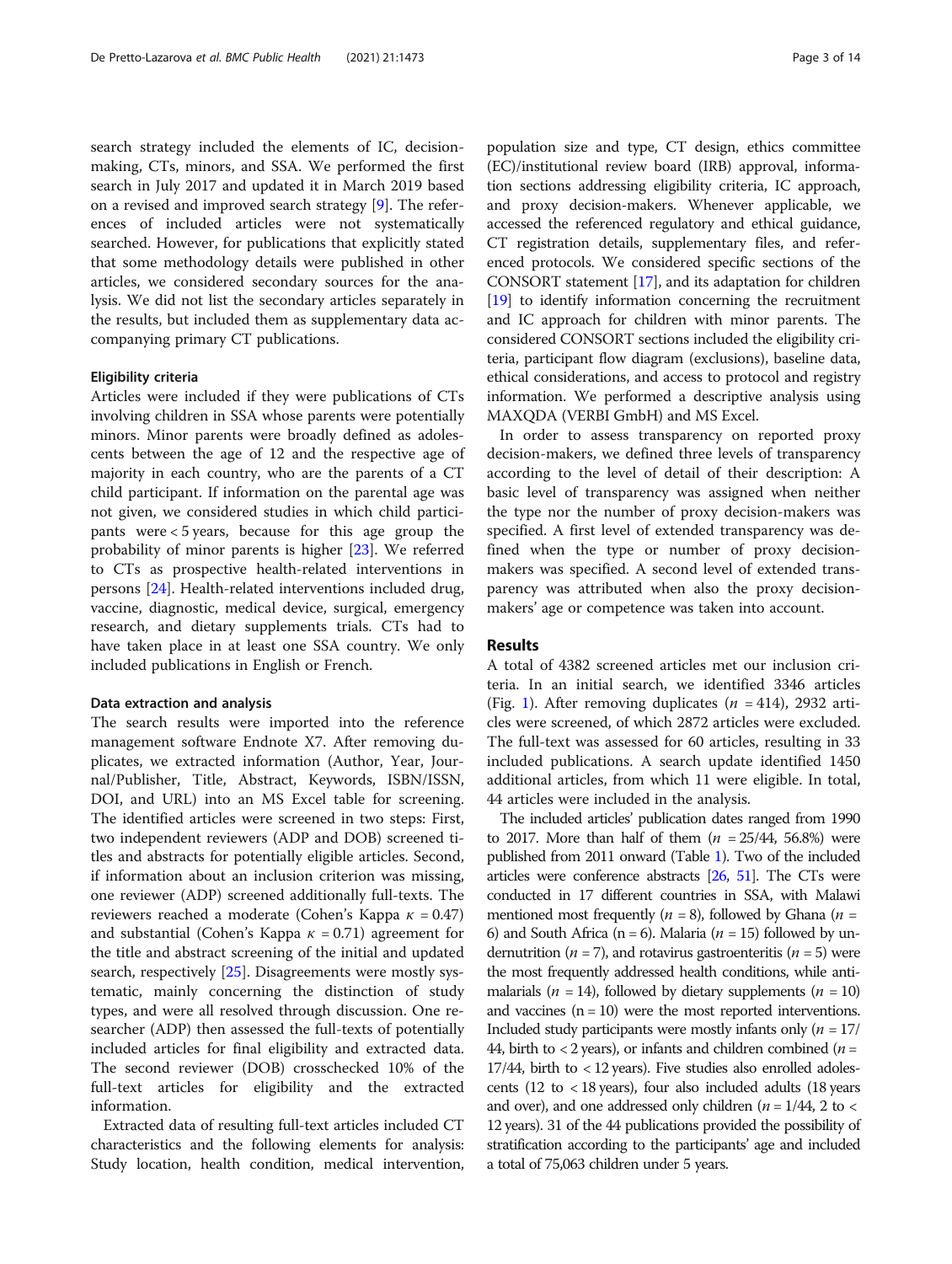<span id="page-3-0"></span>

material (see Additional file [1,](#page-11-0) Table S1)

### General reporting characteristics

Table [2](#page-6-0) summarises general reporting characteristics relating to the research design, EC/IRB approval, implementation of regulatory or ethical guidance, supplementary material (i.e. CT registrations, protocols and supplementary files), and the section addressing informed consent (IC).

# Transparency of CT recruitment of children with minor parents

Information on maternal age could potentially be found in publications among the description of the eligibility criteria, the effective exclusion reasons in study flow diagrams, and the baseline data about study participants.

While in most CTs, children were directly recruited, in four CTs, recruitment was first based on the eligibility of pregnant women  $[31, 33, 67, 68]$  $[31, 33, 67, 68]$  $[31, 33, 67, 68]$  $[31, 33, 67, 68]$  $[31, 33, 67, 68]$  $[31, 33, 67, 68]$  $[31, 33, 67, 68]$  $[31, 33, 67, 68]$ . One of these four publications [\[31](#page-12-0)] referred to a CT conducted in Malawi recruiting mothers and children explicitly as a dyad [\[71](#page-13-0)]. It was the only CT publication addressing minor mothers in the eligibility criteria. Mothers from 15 years of age were considered eligible, while the legal age of majority in Malawi was 18 at the time [\[72\]](#page-13-0). However, there is no evidence in any section of the CT publications that any mother meeting this criterion actually was recruited and participated in the CT: Neither the exclusion reason in the study flow diagram, which stated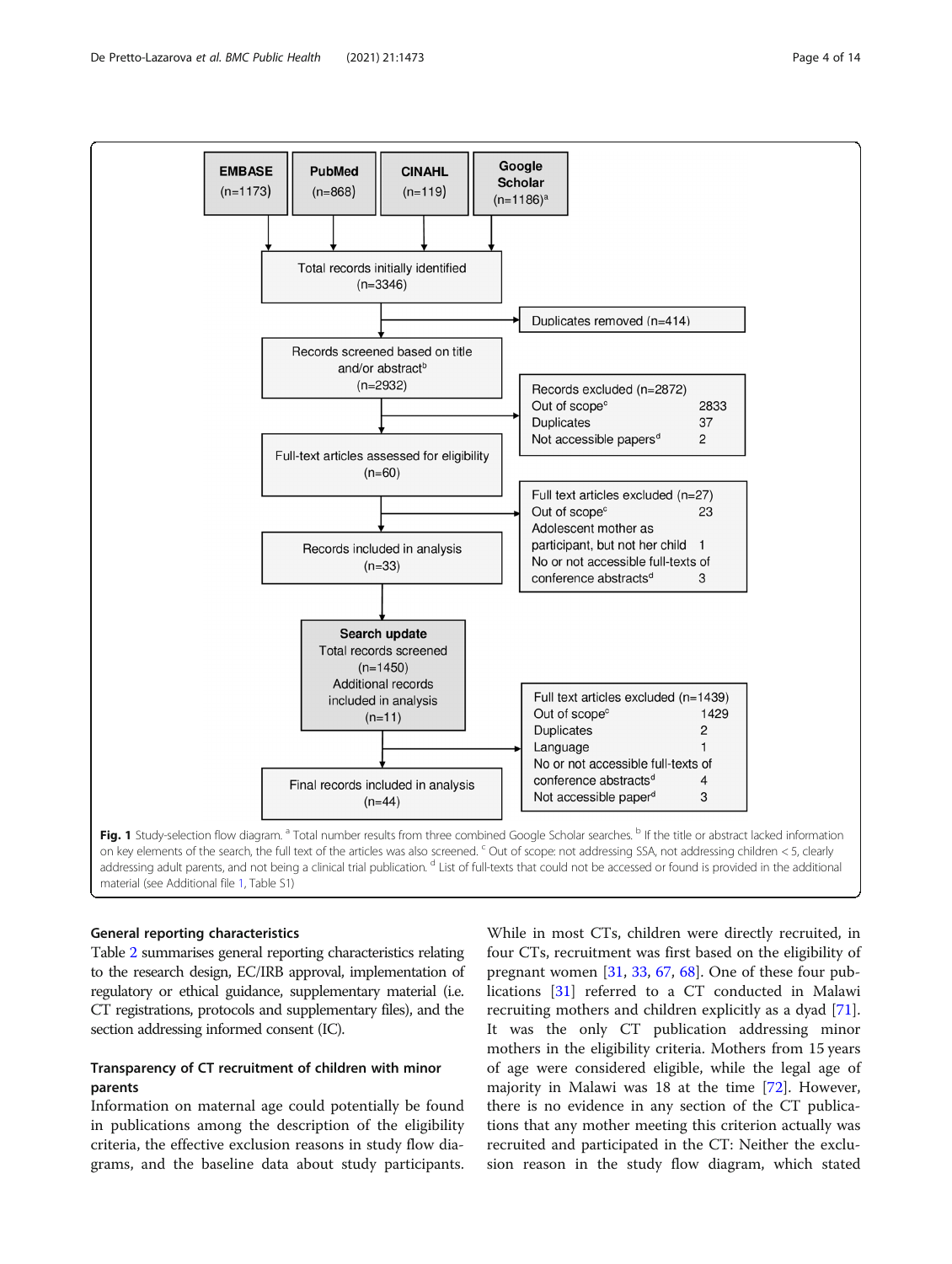# <span id="page-4-0"></span>Table 1 Study Characteristics

| #<br>Author |                                              | Country                                                                                                                            | <b>Health condition</b>                                   | Intervention                                                                                                   | Study<br>Population<br>size | Study<br>population<br>age range |  |
|-------------|----------------------------------------------|------------------------------------------------------------------------------------------------------------------------------------|-----------------------------------------------------------|----------------------------------------------------------------------------------------------------------------|-----------------------------|----------------------------------|--|
| 1           | Achonduh et al.<br>$(2012)$ $[26]$           | Cameroon                                                                                                                           | Malaria                                                   | Dietary supplements (vitamin A, zinc)<br>and antimalarials (artesunate-<br>amodiaguine)                        | 100                         | $6 - 24$<br>months               |  |
| 2           | Adegbehingbe et al. Nigeria<br>$(2010)$ [27] |                                                                                                                                    | Clubfoot                                                  | Surgical methods (Ponseti method and<br>extensive soft tissue surgery)                                         | 105                         | 0-adult                          |  |
| 3           | Afolabi et al. (2013)<br>$[28]$              | The Gambia                                                                                                                         | <b>HIV</b>                                                | Vaccine                                                                                                        | 48                          | 0-9 months                       |  |
| 4           | Aluka et al. (2013)<br>$[29]$                | Nigeria                                                                                                                            | Fever                                                     | Coldwater sponging, oral paracetamol                                                                           | 88                          | $12 - 120$<br>months             |  |
| 5           | Amadi et al. (2002)<br>$[30]$                | Zambia                                                                                                                             | Diarrhoea and malnutrition<br>(cryptosporidiosis)         | Antiparasitic (nitazoxanide)                                                                                   | 96                          | $1-7$ years                      |  |
| 6           | Arimond et al.<br>$(2017)$ [31]              | Ghana, Malawi,<br>Burkina Faso                                                                                                     | Undernutrition                                            | Dietary supplements (lipid-based)                                                                              | 2622, 1318,<br>1093, 625    | $0 - 18$<br>months               |  |
| 7           | Armah et al. (2010)<br>$[32]$                | Ghana, Kenya,<br>Mali                                                                                                              | Gastroenteritis (Rotavirus)                               | Vaccine                                                                                                        | 5468                        | 4-12 weeks                       |  |
| 8           | Armah et al. (2013)<br>$[33]$                | Ghana                                                                                                                              | Gastroenteritis (Rotavirus)                               | Vaccine                                                                                                        | 998                         | $0 - 29$ days                    |  |
| 9           | Christofides et al.<br>$(2006)$ [34]         | Ghana                                                                                                                              | Anaemia (Iron deficiency)                                 | Dietary supplement (iron)                                                                                      | 133                         | $6 - 18$<br>months               |  |
|             | 10 Corbett et al. (2010)<br>$[35]$           | Malawi                                                                                                                             | <b>HIV</b>                                                | Antiretrovirals (lamivudine, stavudine,<br>nevirapine)                                                         | 18                          | $1-13$ years                     |  |
| 11          | Egere et al. (2012)<br>[36]                  | The Gambia                                                                                                                         | Pneumonia (Streptococcus<br>pneumoniae)                   | Vaccine                                                                                                        | 328                         | $2 - 30$<br>months               |  |
|             | 12 Gilliams et al. (2014)<br>[37]            | Malawi                                                                                                                             | Malaria                                                   | Antimalarials (chloroquine-<br>azithromycin)                                                                   | 320                         | $20 - 46$<br>months              |  |
|             | 13 Goodhew et al.<br>$(2014)$ [38]           | Tanzania                                                                                                                           | Trachoma                                                  | Mass drug administration<br>(azithromycin)                                                                     | 264                         | $1-6$ years                      |  |
|             | 14 Hassall et al. (2015)<br>$[39]$           | Kenya                                                                                                                              | Malaria                                                   | Umbilical cord red blood cell<br>transfusion                                                                   | 55                          | 0-6 years                        |  |
|             | 15 Hess et al. (2015)<br>[40]                | Burkina Faso                                                                                                                       | Undernutrition (Growth stunting)                          | Dietary supplements (lipid-based)                                                                              | 3220                        | 9 months                         |  |
|             | 16 Hesseling et al.<br>$(2005)$ [41]         | Malawi                                                                                                                             | Burkitt Lymphoma                                          | Chemotherapy (vincristine,<br>methotrexate, leucovorin,<br>cyclophosphamide, prednisone)                       | 60                          | $3-16$ years                     |  |
|             | 17 Hussey et al. (1990)<br>$[42]$            | South Africa                                                                                                                       | Measles                                                   | Dietary supplement (vitamin A)                                                                                 | 189                         | $0 - 13$ years                   |  |
|             | 18 Isanaka (2017) [43]                       | Niger                                                                                                                              | Gastroenteritis (Rotavirus)                               | Vaccine                                                                                                        | 3508                        | 6-14 weeks                       |  |
|             | 19 Kone et al. (2010)<br>[44]                | Mali                                                                                                                               | Malaria (Glucose-6-phosphate<br>dehydrogenase deficiency) | Antimalarials (artemether-lumefantrine,<br>artesunate-mefloquine)                                              | 315                         | > 1 year                         |  |
|             | 20 Koram et al. (2005)<br>[45]               | Ghana                                                                                                                              | Malaria                                                   | Antimalarials (amodiaquine-artesunate,<br>artemether-lumefantrine, sulfadoxine-<br>pyrimethamine, chloroquine) | 168                         | $6 - 59$<br>months               |  |
|             | 21 Madhi et al. (2011)<br>$[46]$             | South Africa<br>Childhood diseases (Hepatitis B,<br>Vaccines<br>diphtheria, tetanus, pertussis, polio,<br>Haemophilus influaenzae) |                                                           | 715                                                                                                            | $0 - 3$ days                |                                  |  |
|             | 22 Madhi et al. (2012)<br>$[47]$             | South Africa,<br>Malawi                                                                                                            | Gastroenteritis (Rotavirus)                               | Vaccine                                                                                                        | 3168                        | 6-16 weeks                       |  |
|             | 23 Maka et al. (2015)<br>$[48]$              | Cameroon                                                                                                                           | Malaria                                                   | Antimalarials (artesunate, quinine)                                                                            | 238                         | 3 months-<br>15 years            |  |
|             | 24 Mangani et al.<br>$(2015)$ [49]           | Malawi                                                                                                                             | Undernutrition (Growth stunting)                          | Dietary supplements (lipid-based, corn-<br>soy blend)                                                          | 840                         | $5.5 - 6.5$<br>months            |  |
|             | 25 Meremikwu et al.<br>$(2006)$ [50]         | Nigeria                                                                                                                            | Malaria                                                   | Antimalarials (artemether-lumefantrine,<br>artesunate-amodiaquine)                                             | 119                         | $6 - 59$<br>months               |  |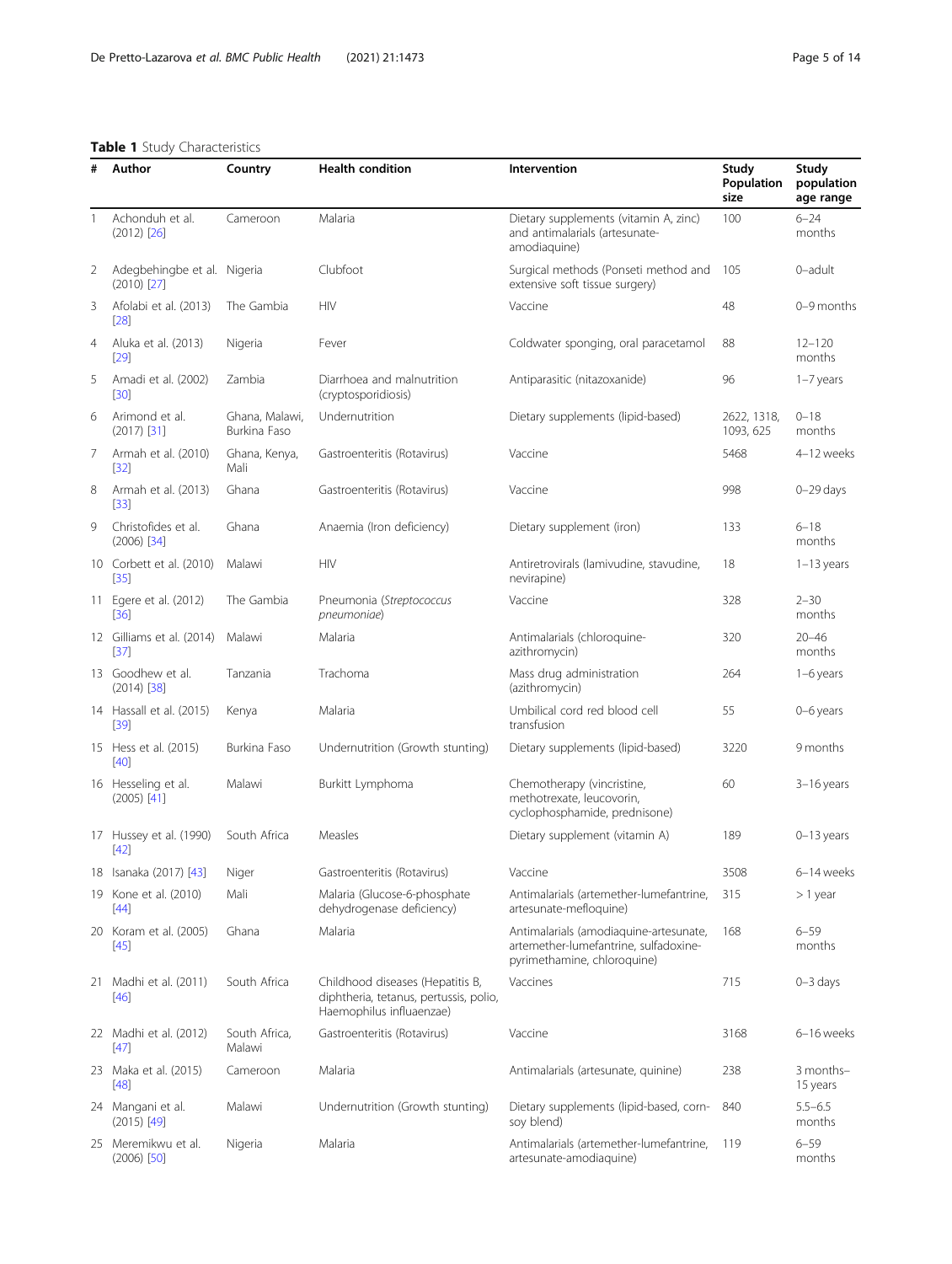# Table 1 Study Characteristics (Continued)

| # | Author                                                       | <b>Health condition</b><br>Country<br>Intervention                                                                         |                                    | Study<br>Population<br>size                                                                            | Study<br>population<br>age range |                            |
|---|--------------------------------------------------------------|----------------------------------------------------------------------------------------------------------------------------|------------------------------------|--------------------------------------------------------------------------------------------------------|----------------------------------|----------------------------|
|   | 26 Meremikwu et al.<br>$(2016)$ [51]                         | Nigeria                                                                                                                    | Malaria                            | Antimalarials (artesunate-amodiaquine,<br>dihydroartemisinin-piperaquine,<br>artemether-lumefantrine)  | 493                              | $6 - 59$<br>months         |
|   | 27 Michael et al. (2010) Nigeria<br>[52]                     |                                                                                                                            | Malaria                            | Antimalarials (artemether-lumefantrine,<br>artesunate-amodiaguine)                                     | 193                              | $12 - 132$<br>months       |
|   | 28 Ngasala et al. (2011) Tanzania<br>$[53]$                  |                                                                                                                            | Malaria                            | Antimalarials (artemether-lumefantrine)                                                                | 300                              | $3 - 59$<br>months         |
|   | 29 Nji et al. (2015) [54]                                    | Cameroon                                                                                                                   | Malaria                            | Antimalarials (dihydroartemisin-<br>piperaquine, artesunate-amodiaquine<br>vs artemether-lumefantrine) | 720                              | 6 months-<br>10 years      |
|   | 30 Nwanyanwu et al.<br>$(1996)$ [55]                         | Malawi                                                                                                                     | Malaria                            | Antimalarials (sulphadoxine-<br>pyrimethamine)                                                         | 159                              | 0-5 years                  |
|   | 31 Phuka et al. (2008)<br>[56]                               | Malawi                                                                                                                     | Undernutrition (Growth stunting)   | Dietary supplements (fortified spread,<br>micronutrient-fortified maize-soy flour)                     | 182                              | $6 - 18$<br>months         |
|   | 32 Rahimy et al. (1999)<br>[57]                              | Benin                                                                                                                      | Fever (in Sickle Cell Disease)     | Antibiotics (outpatient management)                                                                    | 61                               | $0 - 12$ years             |
|   | 33 Robertson et al.<br>$(2011)$ [58]                         | Uganda                                                                                                                     | Perinatal asphyxial encephalopathy | Therapeutic hypothermia                                                                                | 36                               | 3h                         |
|   | 34 Roca et al. (2011)<br>$[59]$                              | The Gambia                                                                                                                 | Pneumococcal disease               | Vaccine                                                                                                |                                  | 0-adult                    |
|   | 35 Sazawal et al. (2007) Zanzibar<br>[60]                    |                                                                                                                            | Undernutrition (Mortality)         | Dietary supplement (zinc)                                                                              | 42,546                           | $1 - 36$<br>months         |
|   | 36 Schellenberg et al.<br>$(2001)$ [61]                      | Tanzania                                                                                                                   | Malaria and anaemia                | Antimalarials (sulphadoxine-<br>pyrimethamine) alongside routine<br>vaccinations                       | 701                              | $0-1$ year                 |
|   | 37 Singana et al. (2016) Republic of<br>[62]                 | Congo                                                                                                                      | Malaria                            | Antimalarials (artesunate-amodiaquine,<br>artemether-lumefantrine)                                     | 198                              | < 12 years                 |
|   | 38 Sissoko et al. (2016)<br>[63]                             | Guinea                                                                                                                     | Ebola                              | Antiviral (favipiravir)                                                                                | 111                              | $> 1$ year                 |
|   | 39 Sow et al. (2012)<br>[64]                                 | Mali                                                                                                                       | Gastroenteritis (Rotavirus)        | Vaccine                                                                                                | 1960                             | 48 days<br>(median<br>age) |
|   | 40 Te Water Naude<br>et al. (2000) [65]                      | South Africa                                                                                                               | Tuberculosis                       | Chemotherapy (isoniazid, rifampin,<br>pyrazinamide)                                                    | 206                              | $0-14$ years               |
|   | 41 The Zinc Against<br>Plasmodium Study<br>Group (2002) [66] | Ecuador, Ghana, Malaria<br>Antimalarial and dietary supplement<br>(chloroquine and zinc)<br>Tanzania,<br>Uganda,<br>Zambia |                                    | 1087                                                                                                   | $6 - 60$<br>months               |                            |
|   | 42 Urban et al. (2008)<br>[67]                               | South Africa                                                                                                               | Nutrition (Infant growth)          | Dietary supplements (biologically<br>acidified milk, probiotics)                                       | 85                               | 0-1 week                   |
|   | 43 Waggie et al. (2011)<br>[68]                              | South Africa                                                                                                               | Polio                              | Vaccine                                                                                                | 800                              | $0 - 30$ days              |
|   | 44 Yohannan et al.<br>$(2013)$ [69]                          | Tanzania                                                                                                                   | Trachoma                           | Mass drug administration<br>(azithromycin, tetracycline)                                               | 2261                             | 0-5 years                  |

"underage", nor the way the maternal age was described in the baseline data (i.e. only mentioning the mean age, including standard deviation without explicitly stating the minimal age of included mothers) were sufficient to allow such a confirmation. Two more CT publications described maternal age in the same way in the baseline data [[40](#page-12-0), [67\]](#page-13-0), and no other CT publication provided details about parental age in the main text.

# Transparency on proxy decision-makers for children's CT participation

Proxy decision-makers providing IC for children's CT participation were mentioned 77 times across the CT publications or supplementary materials (i.e., CT registration, protocol, or referenced articles further detailing the methodology) (Table [3](#page-7-0)). We found the terminology used to describe proxy decision-makers to be variable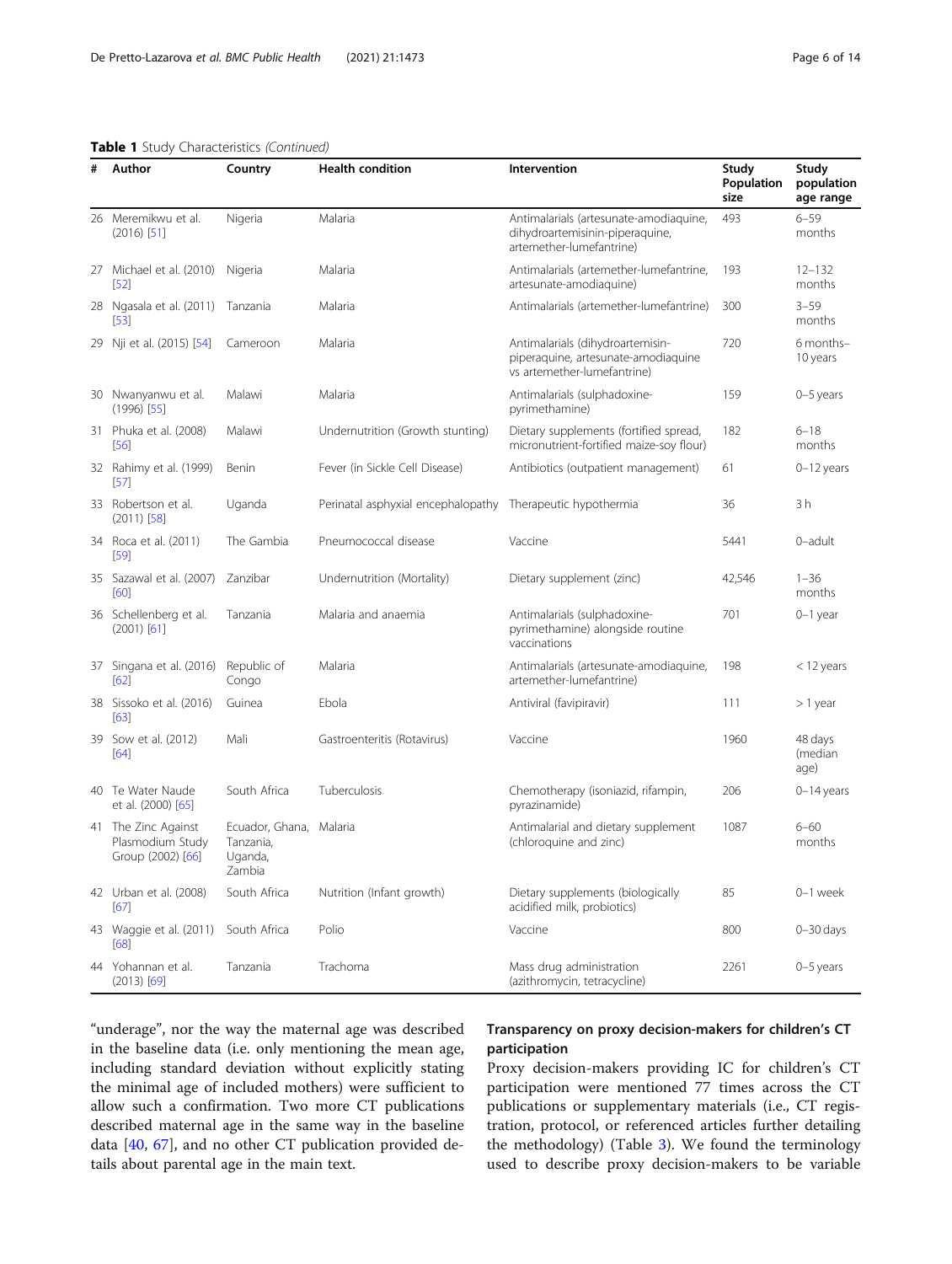<span id="page-6-0"></span>

|  |  | <b>Table 2</b> General Reporting Characteristics |
|--|--|--------------------------------------------------|
|  |  |                                                  |

| <b>Characteristics</b>                                                                                                                                              | n (Total $n = 44$ ) | (%)    |
|---------------------------------------------------------------------------------------------------------------------------------------------------------------------|---------------------|--------|
| CT design                                                                                                                                                           |                     |        |
| Randomised, controlled (including cluster- and community-randomised)                                                                                                | 37                  | (84.1) |
| Control                                                                                                                                                             |                     |        |
| Placebo-controlled                                                                                                                                                  | 12                  | (32.4) |
| Treatment-controlled                                                                                                                                                | 24                  | (64.9) |
| No treatment-controlled                                                                                                                                             | 1                   | (2.7)  |
| Blinding                                                                                                                                                            |                     |        |
| Blinded (including double-, single-, and partially-blinded)                                                                                                         | 21                  | (56.8) |
| Open-label                                                                                                                                                          | 10                  | (27.0) |
| <b>NDA</b>                                                                                                                                                          | 6                   | (16.2) |
| Phase                                                                                                                                                               |                     |        |
| Phase I                                                                                                                                                             | $\mathbf{1}$        | (2.7)  |
| Phase III                                                                                                                                                           | 3                   | (8.1)  |
| <b>NDA</b>                                                                                                                                                          | 33                  | (89.2) |
| Non-randomised, single-arm                                                                                                                                          | 6                   | (13.6) |
| <b>NDA</b>                                                                                                                                                          | 1                   | (2.3)  |
| EC/ IRB approval                                                                                                                                                    |                     |        |
| By multiple national and external ECs/IRBs (local regulatory authorities, local IRBs,<br>national ECs, international ECs, external national ECs, and external IRBs) | 24                  | (54.5) |
| By multiple local (local regulatory authorities, local IRBs, national ECs)                                                                                          | $\mathbf{1}$        | (2.3)  |
| Only by local EC/IRB                                                                                                                                                | 13                  | (29.5) |
| Only by national EC                                                                                                                                                 | 1                   | (2.3)  |
| <b>NDA</b>                                                                                                                                                          | 5                   | (11.4) |
| Regulatory/ethical guidance <sup>a</sup>                                                                                                                            |                     |        |
| Good Clinical Practice                                                                                                                                              | 13                  | (29.5) |
| Declaration of Helsinki                                                                                                                                             | 9                   | (20.5) |
| National/local regulatory requirements                                                                                                                              | 7                   | (15.9) |
| Good Laboratory Practice                                                                                                                                            | $\mathbf{1}$        | (2.3)  |
| n/a (Conference abstract)                                                                                                                                           | 2                   | (4.5)  |
| <b>NDA</b>                                                                                                                                                          | 27                  | (61.4) |
| Supplementary material <sup>a</sup>                                                                                                                                 |                     |        |
| $CT$ registration $b$                                                                                                                                               | 21                  | (47.7) |
| CT publications including supplementary files                                                                                                                       | 9                   | (20.5) |
| Protocol as supplementary file <sup>c</sup>                                                                                                                         | 6                   | (13.6) |
| CT publication sections and files addressing IC <sup>a</sup>                                                                                                        |                     |        |
| Abstract                                                                                                                                                            | 18                  | (40.9) |
| Methods                                                                                                                                                             | 41                  | (93.2) |
| Eligibility                                                                                                                                                         | 27                  | (65.9) |
| Ethics                                                                                                                                                              | 34                  | (82.9) |
| Results                                                                                                                                                             | 15                  | (34.1) |
| Discussion                                                                                                                                                          | $\mathbf{1}$        | (2.3)  |

*CT* Clinical trial, *EC* Ethics committee, IRB Institutional review board, NDA No data available, IC Informed consent<br><sup>a</sup> Numbers do not add up, since several features may apply and some publications were inconclusive in

<sup>b</sup> 60% of publications since CT registration became a requirement by the ICMJE in 2005 [\[70](#page-13-0)]<br><sup>c</sup> 24% of publications since protocol publication became a requirement by the CONSORT statement in 2010 [[17\]](#page-11-0)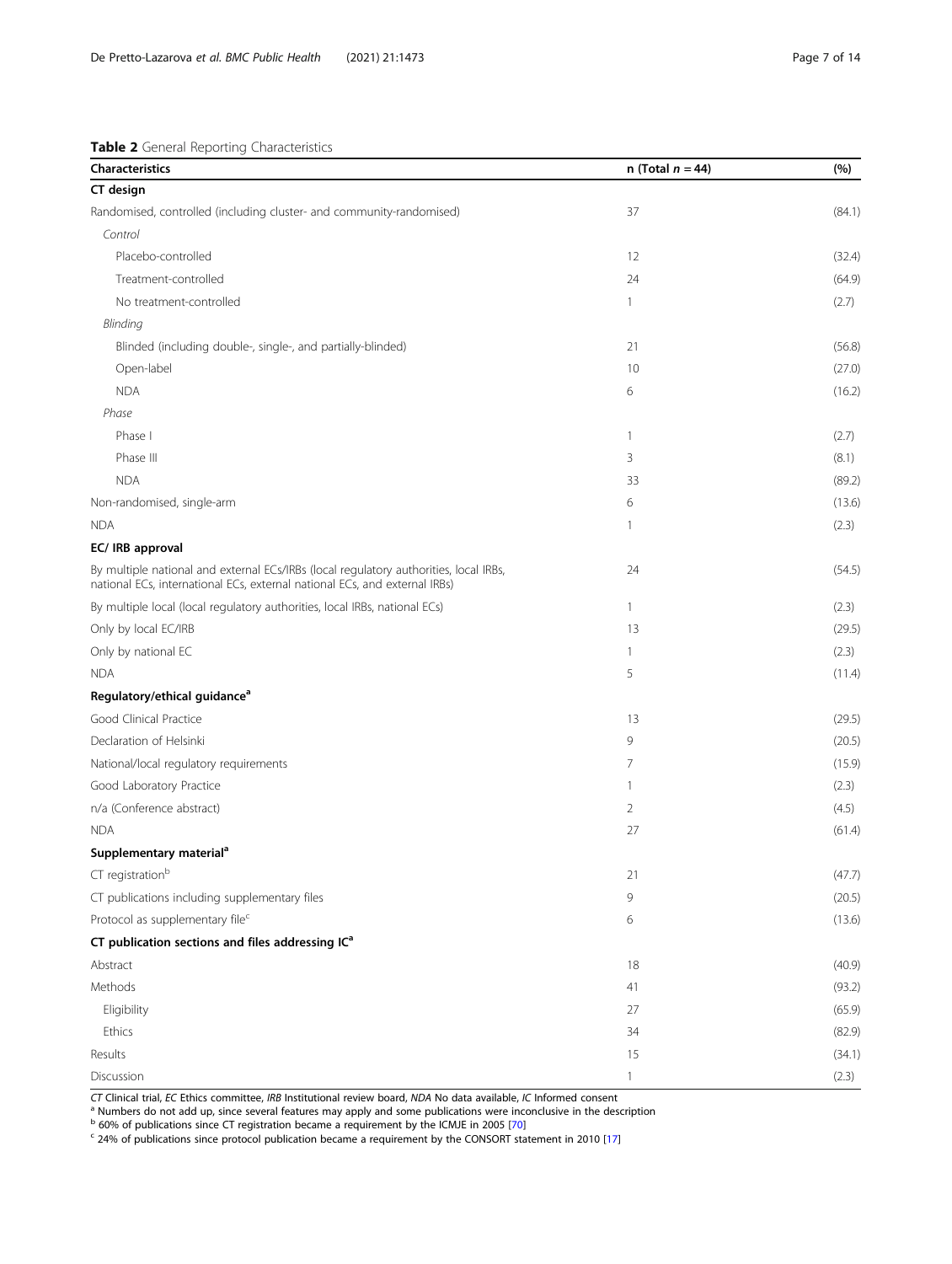<span id="page-7-0"></span>Table 3 Proxy decision-maker types, subtypes, and numbers mentioned across CT publications and supplementary material

| Proxy decision-maker description                                                  | n              | (%)     |
|-----------------------------------------------------------------------------------|----------------|---------|
| Total                                                                             | 77             | (100.0) |
| <b>Parents</b>                                                                    | 30             | (39.0)  |
| Unspecified parents                                                               | 23             | (29.9)  |
| - Unspecified number                                                              | 15             | (19.5)  |
| $- Onea$                                                                          | 8              | (10.3)  |
| Mother                                                                            | 4              | (5.2)   |
| Mother involving fathers/partners/husbands involved in the decision-making        | 1              | (1.3)   |
| Mother able to understand study procedures and give consent/of a specific age     | $\overline{2}$ | (2.6)   |
| Parents or guardians                                                              | 28             | (36.4)  |
| Unspecified parents or guardians                                                  | 21             | (27.3)  |
| - Unspecified number                                                              | 13             | (16.9)  |
| - One <sup>a</sup>                                                                | 6              | (7.8)   |
| - At least one                                                                    | 1              | (1.3)   |
| - Each                                                                            | 1              | (1.3)   |
| Parents or legal guardians/legally acceptable representatives                     | $\overline{4}$ | (5.2)   |
| - Unspecified number                                                              | 2              | (2.6)   |
| $- Onea$                                                                          | 1              | (1.3)   |
| - Each                                                                            | 1              | (1.3)   |
| Parents or guardians of legal age/adult/with the ability to give informed consent | 3              | (3.9)   |
| - Unspecified number                                                              | 2              | (2.6)   |
| - One <sup>a</sup>                                                                | $\mathbf{1}$   | (1.3)   |
| Caregivers (incl. Caretaker, carer)                                               | 10             | (13.0)  |
| Unspecified caregivers                                                            | 5              | (6.5)   |
| - Unspecified number                                                              | 3              | (3.9)   |
| $- Onea$                                                                          | 1              | (1.3)   |
| - At least one                                                                    | 1              | (1.3)   |
| Family                                                                            | 3              | (3.9)   |
| - Unspecified number                                                              | 3              | (3.9)   |
| Primary caregiver (Mother/Father/Legal guardian)                                  | 2              | (2.6)   |
| - One <sup>a</sup>                                                                | $\overline{2}$ | (2.6)   |
| <b>Guardians</b>                                                                  | 9              | (11.7)  |
| Unspecified guardians                                                             | 3              | (3.9)   |
| - One <sup>a</sup>                                                                | 2              | (2.6)   |
| - At least one                                                                    | 1              | (1.3)   |
| Authorised/identifiable/legal guardian                                            | 5              | (6.5)   |
| $- Onea$                                                                          | 3              | (3.9)   |
| - At least one                                                                    | 2              | (2.6)   |
| Guardian capable of providing consent                                             | 1              | (1.3)   |
| $- Onea$                                                                          | 1              | (1.3)   |

a Single proxy decision-makers were counted whenever the singular was employed to refer to consent by a parent/guardian. When consent was provided by mothers with no other specification, only one decision-maker was counted. Otherwise, terms in their plural form, as well as the designation of "parental" were recorded as "unspecified number", unless other indications regarding multiple consenters were provided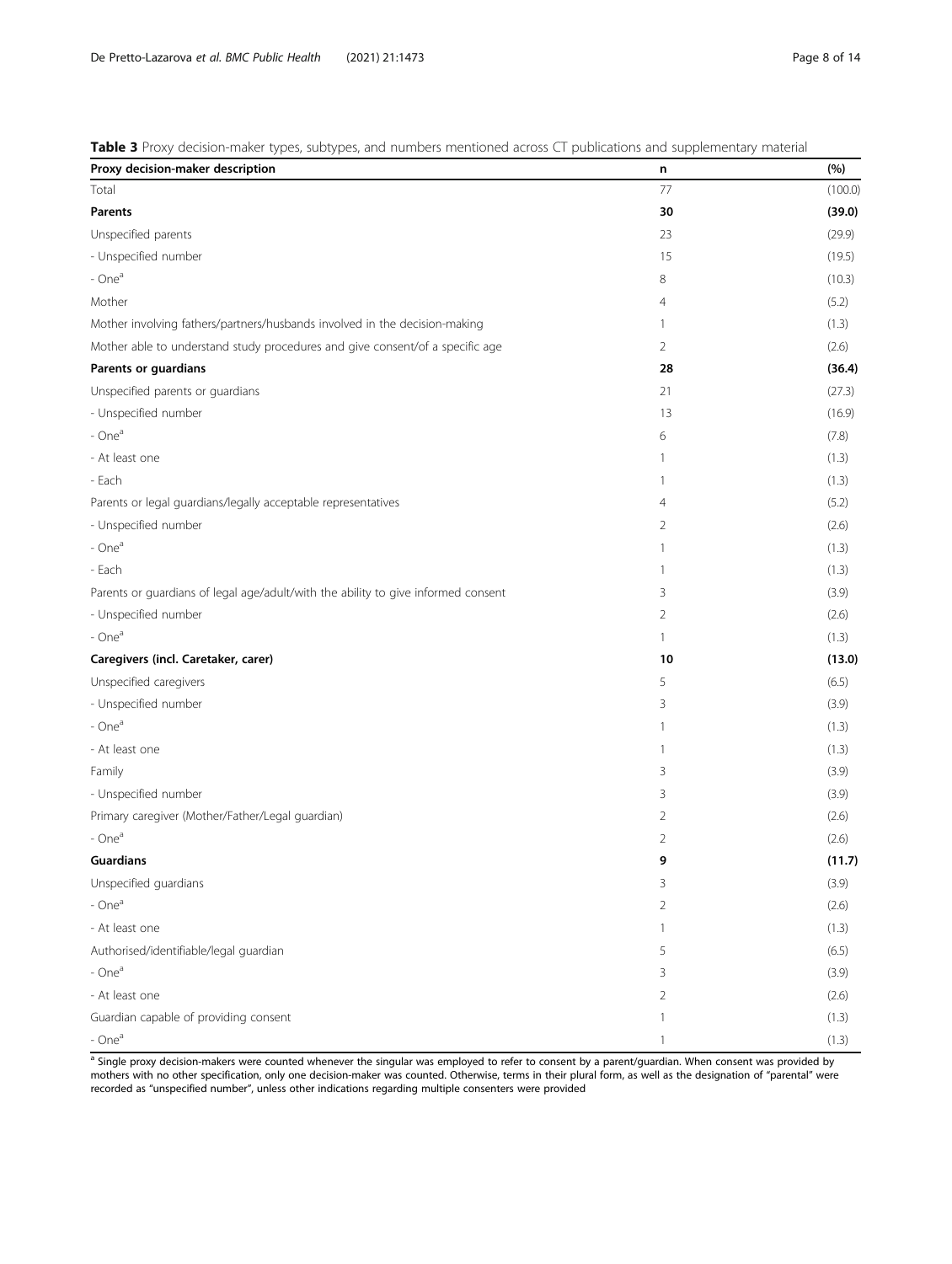and identified four main types: "parents" (39.0%); "parents or guardians" (36.4%); "caregivers" (13.0%); and "guardians" (11.7%). Further details were provided in some CT publications or supplementary material specifying a subtype and number of proxy decision-makers. Subtypes were specified in a third (32.5%), and the number was specified in about half (50.6%) of all cases. In 40.3% of all cases, neither the subtype nor the number was specified.

The terms used to describe proxy decision-makers were sometimes inconsistent within publications ( $n =$ 20/44, 45.5%), as well as between publications and registrations (*n* = 16/21, 76.2%) or protocols (*n* = 6/6, 100%). Most inconsistencies within CT publications included a reduction from "parents or guardians" to "parental" consent, or from "legal" or "authorised" guardians to "guardians" only  $(n = 12/20, 60\%)$ . However, some CT publications ( $n = 8/20$ , 40%) also applied the terms interchangeably by, e.g. first using "caretaker" then "guardian", or by switching between "parents" and "primary caregivers" or "mothers" [see Additional file [2](#page-11-0), Table S2]. Inconsistencies between publications and registrations or protocols mostly included more or less specification of proxy decision-maker types and some included an interchangeable use of terms.

Table 4 shows the transparency levels of reported proxy decision-makers in publications and supplementary material. When considering only the CT publications, without supplementary material, and focusing on the most detailed description of proxy decision-makers within the main text of each publication, in half of all CT publications (50.0%), neither the type nor the number of proxy decision-makers was specified. In less than half CT publications (45.5%) transparency on the type of proxy decision-makers was extended, and only one publication provided a second level of extended transparency [[31](#page-12-0)].

### **Discussion**

While some CT publications identified in our analysis indicated that children with minor parents might have been considered, none of the CT publications met a sufficient level of transparency to confirm whether such children were truly enrolled in the CTs and who consented on their behalf. Considering previously reported rates of children with minor parents recruited in individual CTs in LMICs, which ranged from  $1.4-4.1\%$  [\[6](#page-11-0)-[8](#page-11-0)], 1051 to 3078 of the children in our review may have had minor parents unless they were excluded at screening based on parental age.

# Transparency on the recruitment of children with minor mothers

Publications of CTs recruiting children and their mothers as dyad may list maternal age among the eligi-bility criteria and the effective reasons for exclusion [\[31](#page-12-0)]. In other CT publications, however, maternal eligibility requirements were uncommon, perhaps because research focused on children independently from their mothers. Several CT publications included maternal data among the baseline data. These data contained maternal age (mean and standard deviation), years of education, or literacy levels [[31,](#page-12-0) [40,](#page-12-0) [49,](#page-12-0) [60,](#page-13-0) [66](#page-13-0)–[69\]](#page-13-0). The reporting of these aspects might aim at acknowledging some confounding factors pertinent for the study results. Two of the included CT publications also discussed possible relations between maternal data and study cooperation or the generalizability of study results [[40,](#page-12-0) [68\]](#page-13-0), which emphasizes the importance of including information on special population groups in CT publications. Hence, standard reporting of maternal age when including small children as CT participants and the additional provision of the maternal age thresholds (i.e. minimum and maximum age) is a straightforward way for researchers to increase transparency on the inclusion of children with minor mothers who are also the primary caregiver.

### Transparency on proxy decision-makers

In half of all CT publications, only a blanket statement was provided in the Methods section that IC was granted by four main proxy decision-maker types:

Table 4 Transparency levels of reported proxy decision-makers in main texts of CT publications and supplementary material

| Transparency<br>level | Proxy decision-maker description                                                                                                                                  |    | All proxy decision-makers<br>in CT publications and<br>supplementary material |                 | Most specific proxy<br>decision-makers in main<br>texts of CT publications |  |
|-----------------------|-------------------------------------------------------------------------------------------------------------------------------------------------------------------|----|-------------------------------------------------------------------------------|-----------------|----------------------------------------------------------------------------|--|
|                       |                                                                                                                                                                   | n  | (%)                                                                           | n               | (%)                                                                        |  |
| Basic                 | Informed consent from an undefined representative (e.g., parents,<br>parents or quardians, caregivers, quardians, etc.)                                           | 31 | (40.3)                                                                        | 22              | (50.0)                                                                     |  |
| Extended 1            | Representative specified by number (e.g., at least one, each, one)<br>or type (e.g., mothers, family, legal/authorised/identifiable quardian, etc.)               | 40 | (51.9)                                                                        | 20              | (45.5)                                                                     |  |
| <b>Extended 2</b>     | Representatives defined by age or competence (e.g., adult/of legal<br>age, ability/capability to understand and give consent, a person with<br>power of attorney) | 6  | (7.8)                                                                         |                 | (2.3)                                                                      |  |
| <b>Total</b>          |                                                                                                                                                                   | 77 | (100.0)                                                                       | 43 <sup>3</sup> | (97.8)                                                                     |  |

<sup>a</sup> For one CT, the proxy decision-maker was only mentioned in the CT registration [[62\]](#page-13-0)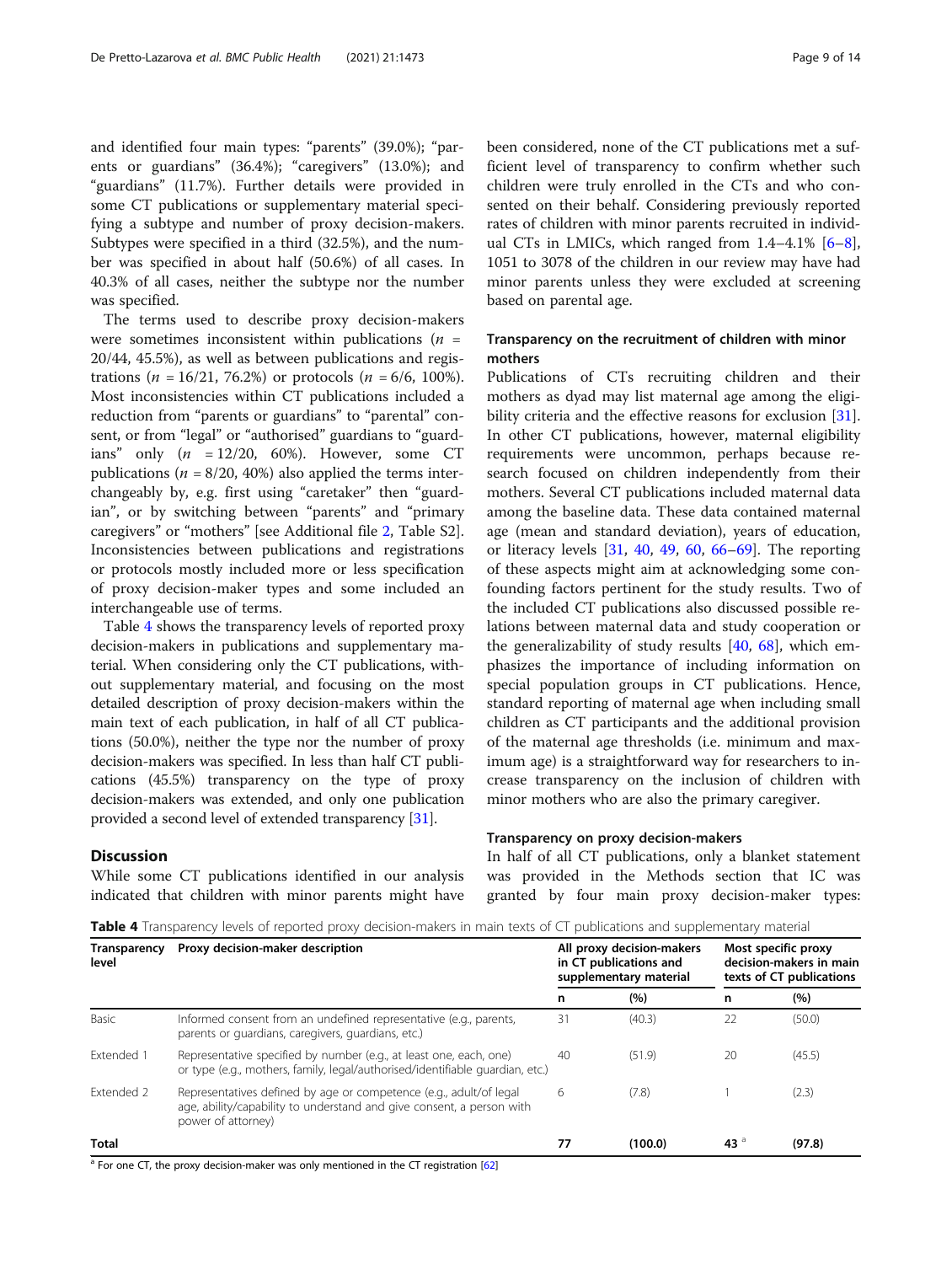"parents", "parents or guardians", "guardians", or "caregivers". The other half of the CT publications additionally specified subtypes of proxy decision-makers (e.g., mother, legal guardian, and primary caregiver) and their number (at least one, each, and one). In 11% of the CT publications ( $n = 5/44$ ), CT registrations ( $n = 5/21$ , 23.8%) and corresponding protocols  $(n = 2/6, 33.3%)$ providing more transparency about the possible involvement of children with underage parents and the requirements for proxy decision-makers were referenced. Therein, consent was required from parents or guardians who were adults (or of legal age) or able (or capable) to understand study procedures and give consent [\[32](#page-12-0), [33](#page-12-0), [43,](#page-12-0) [63,](#page-13-0) [69](#page-13-0)]. However, since the corresponding CT publications contained only blanket statements that the consent was given by "parents or guardians", the final procedure remained unclear.

Overall, the information on proxy decision-makers in CT publications was very brief and overlooked any difficulties or exceptions. This is surprising since previous literature shows that, for example, identifying suitable proxy decision-makers in paediatric CTs in LMICs can be challenging [[73\]](#page-13-0). Moreover, depending on the policy, context or law applied, the meaning of the main proxy decision-maker types may vary and leave room for interpretation [see Additional file [2](#page-11-0), Table S2]. Hence, there may be differences in whether falling into the category of "parent" or "caregiver" qualifies a person to be the proxy decision-maker, as they may still lack legal capacity. For example, in Malawi, biological fathers who are not married to a child's mother do not automatically have direct "parental responsibility" rights in relation to the child [[74\]](#page-13-0). These aspects require special attention in developing and reporting on the IC process. In the included CT publications, it remains uncertain if and how far such ethico-legal variation was considered. Confusion could also arise from applying the terms inconsistently throughout and between publications and their registrations or protocols, as found sometimes in this analysis. We, therefore, believe it is useful to establish standard operational definitions of possible proxy decision-maker types (e.g. guardians, legal guardians, legally acceptable representatives, caregivers) in international CT guidelines to facilitate a correct and coherent use of terminology.

Some of the publications referred to national CT guidelines they followed. However, again we could not find any particular statement on the case of children with minor parents. The general absence of information on children with minor parents in CT publications may suggest, first, that this case did not occur in these CTs, and, second, that researchers are not sensitised to the possibility of children having minor parents. In contrast, for example, several CT publications included additional

details on other exceptional factors related to IC in LMICs, such as high illiteracy rates and providing oral consent with thumbprints, or the need for prior community consent. One publication also discussed the impact of the social and cultural background of the population on consent [\[57](#page-13-0)]. Third, authors of CT publications may focus more on reporting that IC was granted, regardless

of how this was achieved.

Previous research showed that a detailed description of the consent process is uncommon in CT publications [[75\]](#page-13-0). Consequently, the need to provide more details was debated [[76\]](#page-13-0). Some critics question the practicality of adding succinct IC process descriptions, implying that it can be assumed that the adequacy of IC was evaluated and established by a competent ethics committee that has approved the CT [\[77](#page-13-0)]. While we agree that extensive IC descriptions in CT publications are not practical, given journals' limited word count, it can also not be ignored that consent processes carry not only ethical but also scientific implications. IC procedures must be appropriate and tailored to the risks involved in each trial and may contribute to selection bias [[78\]](#page-13-0). A description of how the IC procedure is handled for specific groups may, therefore, be useful for the overall picture of the CT.

For ethics committees to approve the appropriateness of IC procedures, these must be described in the CT protocol or reference must be made to applicable guidelines. Only publications can confirm what processes were actually applied. Publishing specific IC processes would not only help ensure the consent's validity, but would also provide guidance for future researchers, prevent protocol deviations, and possibly highlight areas that need new guidance. Also, it can incentivise researchers to consider possible practical challenges early on, mitigating recruitment delays and consent withdrawals, and to strengthen reflections on risk-benefit analyses. We, therefore, recommend the general presentation of IC processes in CT publications and argue for the inclusion of evidence on exceptional IC cases. At a minimum, this should be described in an appendix to the publication in case of space limitations.

Ethical considerations, including consent, are currently not part of the CONSORT checklist [\[17](#page-11-0)]. Although the explanation and elaboration of CONSORT refers to IC and mentions that obtaining consent should be reported, it defers to journal instructions for specific ethical requirements [[79\]](#page-13-0). The CONSORT adaptations for children, however, deem IC in paediatrics more complicated than for adults and propose consent related considerations to the checklist, such as reporting if assent was provided [[19,](#page-11-0) [20](#page-11-0)]. This view reinforces our recommendations, as similar to paediatric CTs, consent procedures in CTs conducted in LMICs may require specific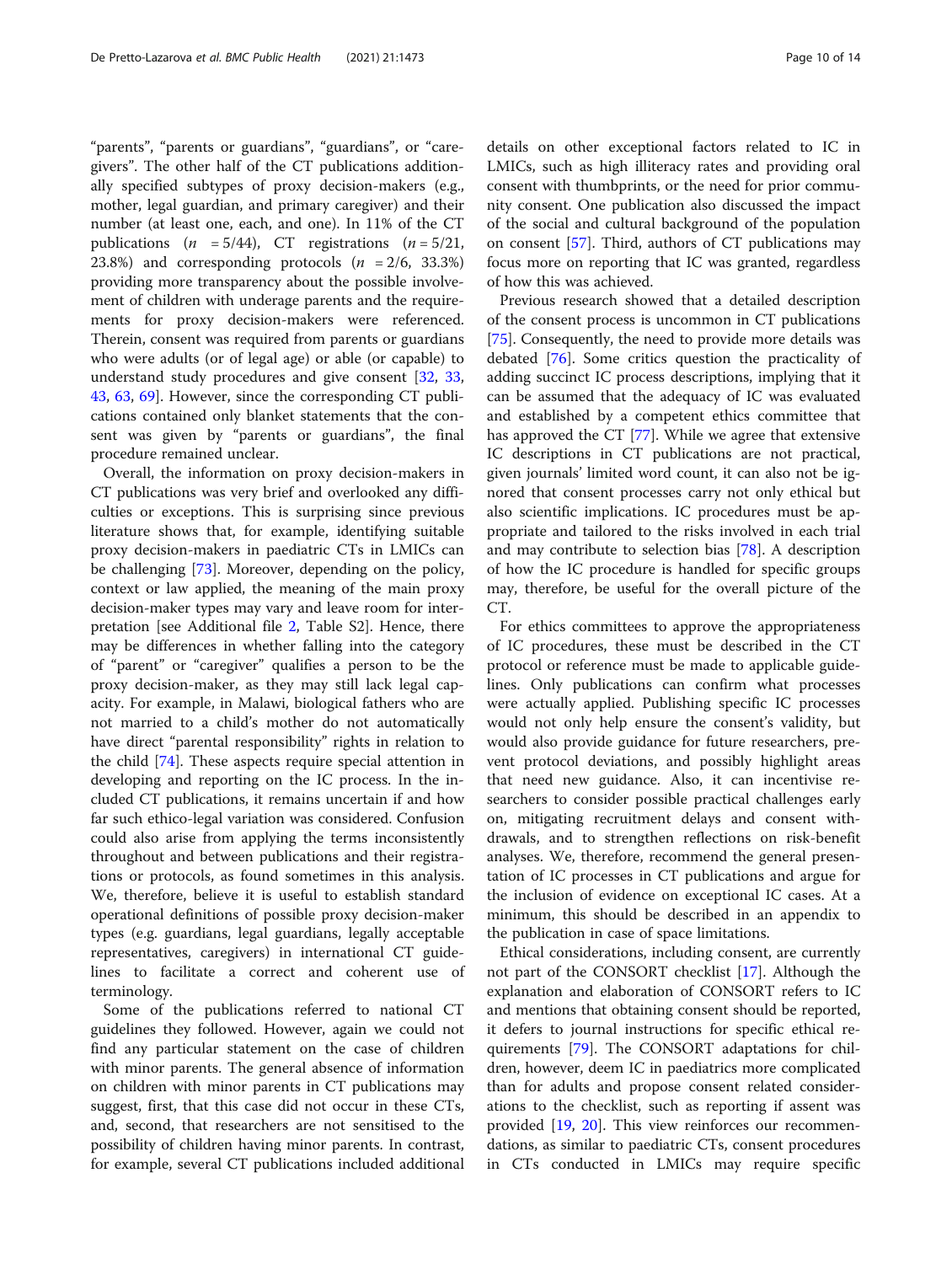considerations meriting additional clarification in publications. In case a new CONSORT extension for paediatric CTs is developed, it should address ethical requirements and ask for an explicit description of exceptional IC situations for special population groups and of the solutions implemented.

The SPIRIT protocol development checklist already contains a requirement to specify how the IC should be obtained from participants [[16](#page-11-0)]. Our review found that CT protocols that were likely developed after the implementation of SPIRIT provided increased transparency about the proxy decision-maker, emphasising the possible benefit of including consent requirements also in checklists for CT publications.

Furthermore, our study found that only a small number of publications provided information on the CT phase. However, a clear indication of the phase is useful to ascertain IC validity, as it is an indicator of research borne risks. It potentially has an impact on the operationalisation of the IC, including the selection and number of proxy decision-makers. The CONSORT explanation and elaboration paper also recognises that specifying the phase may be relevant in drug trials [[79](#page-13-0)].

#### Strengths and limitations

To our knowledge, this is the first systematic analysis of the recruitment and consent of children with minor parents in CT publications. Previous studies have shown that a small percentage of CT publications do not report the provision of consent  $[80, 81]$  $[80, 81]$  $[80, 81]$  $[80, 81]$ . The search strategy was designed to identify articles that relate to consent and proxy decision-makers based on the information in titles and abstracts. If articles did not include such information in their titles and abstracts and were not otherwise linked to our topics of interest, they were probably omitted by the search.

In addition, CT publications that referred to other literature for more details on the research methodology, but did not specifically refer to "consent" or "permission" within their text, may have been missed. Our search strategy may have also overlooked some specific terms. For example, we searched for "adolescent pregnancy" but did not explicitly include the term "pregnant women", which may have inadvertently excluded studies in which children of underage parents could be the focus of CTs with pregnant women.

Given these limitations, the extent of IC information provided in our sample of CT publications may not be generalizable. However, as young children in LMICs are particularly vulnerable research participants, this vulnerability may have led the respective researchers to report more cautiously than for typical research participants [[80\]](#page-13-0). Therefore, it is also possible that our search strategy identified CT publications that provide aboveaverage information on consent and the management of children with minor parents in research might be even less transparent than shown in our analysis, which underlines the importance of increasing standards in reporting.

Nevertheless, to follow-up on this research, we would recommend collecting and analysing a random sample of CT publications published from 2014 (after the CON-SORT and SPIRIT guidelines were both introduced). This would also give the opportunity to extend the review to LMICs beyond SSA. Further strengths and limitations of the search strategy were previously published [[9\]](#page-11-0).

The authors acknowledge that directly involving collaborators based and working in research in the SSA region may have enriched the analysis and strengthen the conclusions of this work. The limitation of the study's design is partially mitigated by the knowledge available from the researchers' institution being involved in over 150 CTs executed in partnership and direct team discussions held with clinical research colleagues from the SSA region.

We recognize the general added value that engagement of stakeholders from the region can bring and recommend it to be included in future studies. Also, efforts to improve criteria for IC procedures, such as the CONSORT checklist, should include regional and cultural consultation, to avoid standardizing processes while overlooking their impracticality for specific situations.

#### Conclusions

Despite the increased probability to encounter minor parents when recruiting children under 5 years of age in CTs in SSA countries, no CT publication in our analysis allowed us to ascertain whether such children were indeed included and who provided consent on their behalf. Transparency on the recruitment of children with minor parents could be increased when reporting additionally the minimum maternal age alongside maternal data provided in baseline data. Transparency on the person with the capacity to provide consent for children with minor parents could be increased by adding such information in the description of the IC process (in the publication or protocol) or by referring to relevant guidelines that address the issue in the specific country. In general, CT publications should include or reference exceptional IC procedures applied for special population groups and these ethical considerations should be required by the CONSORT checklist. A standardised terminology on proxy decision-maker types should be integrated in international CT guidelines and would facilitate correct and transparent consent processes for children in general and, more importantly, for children with minor parents. The process of developing international standards should include diverse experts from all geographical areas, in order to achieve comprehensive, sound and practical standards in complex contexts.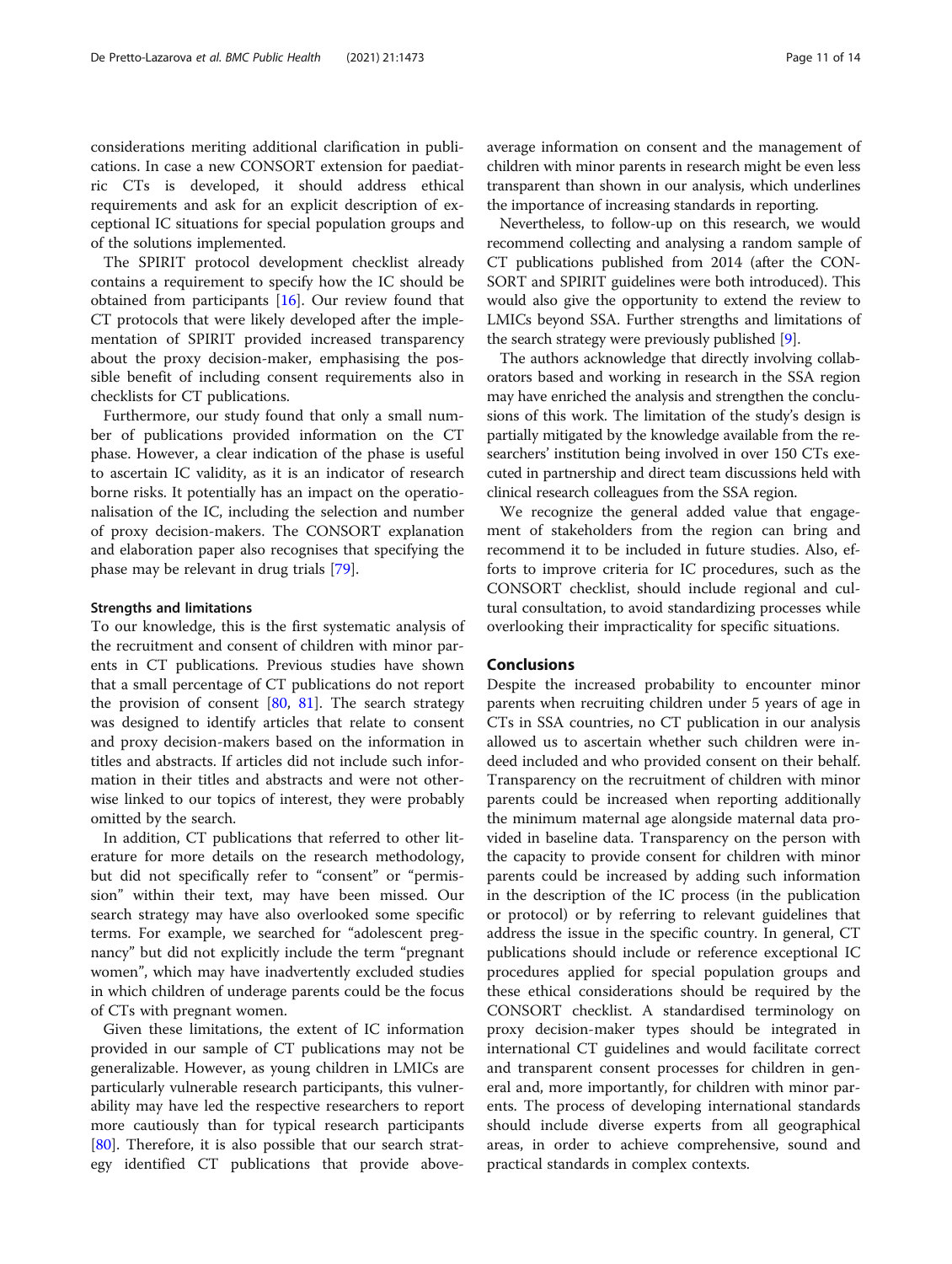#### <span id="page-11-0"></span>Abbreviations

SSA: Sub-Saharan Africa; CT: Clinical trial; CONSORT: Consolidated Standards of Reporting Trials; SPIRIT: Standard Protocol Items: Recommendations for Interventional Trials; EC: Ethics committee; IRB: Institutional review board; IC: Informed consent; EDCTP: European and Developing Countries Clinical Trial Partnership

### Supplementary Information

The online version contains supplementary material available at [https://doi.](https://doi.org/10.1186/s12889-021-11079-y) [org/10.1186/s12889-021-11079-y](https://doi.org/10.1186/s12889-021-11079-y).

Additional file 1: Table S1. Articles and conference abstracts not analysed due to missing access or not being found.

Additional file 2: Table S2. Examples of proxy decision-maker definitions and interpretations in various guidelines and contexts.

#### Acknowledgements

We would like to thank Eric Huber, who facilitated a major part of the funding (EDCTP) in the framework of the PZQ4PSAC project allowing the realisation of this study. We also thank Heidrun Janka for reviewing the search terms and Dr. Hannah Ewald for reviewing and updating the search strategy. We are further grateful to Dr. Lars Hemkens and Dr. Viktoria Gloy for their input in an earlier stage of the project and to Dr. Viktoria Gloy for her constructive feedback on the manuscript. We also thank Dr. Claire Leonie Ward for her consultation in collaborative research ethics in the sub-Saharan African context.

#### Authors' contributions

ADP and CB conceived of the study, ADP developed the methods and search strategy, and DOB reviewed the search strategy. DOB and CB participated in the design. ADP and DOB performed the literature search, applied inclusion criteria, and data extraction. ADP wrote the first draft of the manuscript, DOB and CB contributed to interpretation of the data and drafting of the manuscript. All authors revised it critically for intellectual content and approved the final version of the final manuscript.

#### Funding

This study was funded by the European and Developing Countries Clinical Trials Partnership, the Swiss Tropical and Public Health Institute, the Freiwillige Akademische Gesellschaft in Basel, and the Emilia Guggenheim-Schnurr Foundation in Basel. The funders had no influence on the study design, data collection, analysis, and interpretation, or manuscript writing.

#### Availability of data and materials

The datasets used and/or analysed during the current study are available from the corresponding author on reasonable request.

#### **Declarations**

Ethics approval and consent to participate Not applicable.

#### Consent for publication

Not applicable.

#### Competing interests

The authors declare that they have no competing interests.

#### Author details

<sup>1</sup>Swiss Tropical and Public Health Institute, Basel, Switzerland. <sup>2</sup>University of Basel, Basel, Switzerland. <sup>3</sup>Centre for Primary Health Care (uniham-bb), Liestal, Switzerland. <sup>4</sup>Aston University, Birmingham, UK.

#### References

- 1. GBD 2017 Mortality Collaborators. Global, regional, and national age-sexspecific mortality and life expectancy, 1950–2017: a systematic analysis for the Global Burden of Disease Study 2017. Lancet. 2018;392:1684–735.
- 2. GBD 2017 Causes of Death Collaborators. Global, regional, and national agesex-specific mortality for 282 causes of death in 195 countries and territories, 1980–2017: a systematic analysis for the Global Burden of Disease Study 2017. Lancet. 2018;392:1736–88.
- Lang TA, White NJ, Tran HT, Farrar JJ, Day NP, Fitzpatrick R, et al. Clinical research in resource-limited settings: enhancing research capacity and working together to make trials less complicated. PLoS Negl Trop Dis. 2010; 4(6):e619. <https://doi.org/10.1371/journal.pntd.0000619>.
- 4. Pasquali SK, Lam WK, Chiswell K, Kemper AR, Li JS. Status of the pediatric clinical trials enterprise: an analysis of the US ClinicalTrials.gov registry. Pediatrics. 2012;130(5):e1269–e77. <https://doi.org/10.1542/peds.2011-3565>.
- 5. Patton GC, Sawyer SM, Santelli JS, Ross DA, Afifi R, Allen NB, et al. Our future: a lancet commission on adolescent health and wellbeing. Lancet. 2016;387(10036):2423–78. [https://doi.org/10.1016/S0140-6736\(16\)00579-1](https://doi.org/10.1016/S0140-6736(16)00579-1).
- 6. Diallo A, Ly C, Simondon F, Simondon KB. Consentement éclairé pour la recherche biomédicale dans les pays en développement: procédures et attitudes parentales dans un essai randomisé de supplémentation alimentaire de nourrissons sénégalais. J Int Bioéthique. 2003;14:195–207.
- 7. Ott MA, Crawley FP, Saez-Llorens X, Owusu-Agyei S, Neubauer D, Dubin G, et al. Ethical considerations for the participation of children of minor parents in clinical trials. Paediatr Drugs. 2018;20(3):215–22. [https://doi.org/1](https://doi.org/10.1007/s40272-017-0280-y) [0.1007/s40272-017-0280-y](https://doi.org/10.1007/s40272-017-0280-y).
- 8. Preziosi MP, Yam A, Ndiaye M, Simaga A, Simondon F, Wassilak SG. Practical experiences in obtaining informed consent for a vaccine trial in rural Africa. N Engl J Med. 1997;336(5):370–3. [https://doi.org/10.1056/NEJM199701303360511.](https://doi.org/10.1056/NEJM199701303360511)
- 9. De Pretto-Lazarova A, Brancati-Badarau DO, Burri C. Informed consent approaches for clinical trial participation of infants with minor parents in sub-Saharan Africa: a systematic review. PLoS One. 2020;15(8):e0237088. [https://doi.org/10.1371/journal.pone.0237088.](https://doi.org/10.1371/journal.pone.0237088)
- 10. Nuffield Council on Bioethics. Children and clinical research: ethical issues. London; 2015.
- 11. American Academy of Pediatrics. Committee on Bioethics. Informed Consent in Decision-Making in Pediatric Practice. Pediatrics. 2016;138: e20161484.
- 12. Declaration of Helsinki. Ethical Principles for Medical Research Involving Human Subjects. World Medical Association. 2013. [https://www.wma.net/](https://www.wma.net/policies-post/wma-declaration-of-helsinki-ethical-principles-for-medical-research-involving-human-subjects/) [policies-post/wma-declaration-of-helsinki-ethical-principles-for-medical-resea](https://www.wma.net/policies-post/wma-declaration-of-helsinki-ethical-principles-for-medical-research-involving-human-subjects/) [rch-involving-human-subjects/.](https://www.wma.net/policies-post/wma-declaration-of-helsinki-ethical-principles-for-medical-research-involving-human-subjects/) Accessed 19 Sept 2020.
- 13. Yank V, Rennie D. Reporting of informed consent and ethics committee approval in clinical trials. JAMA. 2002;287(21):2835–8. [https://doi.org/10.1](https://doi.org/10.1001/jama.287.21.2835) [001/jama.287.21.2835](https://doi.org/10.1001/jama.287.21.2835).
- 14. Chalmers I, Glasziou P. Avoidable waste in the production and reporting of research evidence. Obstet Gynecol. 2009;114(6):1341–5. [https://doi.org/10.1](https://doi.org/10.1097/AOG.0b013e3181c3020d) [097/AOG.0b013e3181c3020d](https://doi.org/10.1097/AOG.0b013e3181c3020d).
- 15. Chan A-W, Song F, Vickers A, Jefferson T, Dickersin K, Gøtzsche PC, et al. Increasing value and reducing waste: addressing inaccessible research. Lancet. 2014;383(9913):257–66. [https://doi.org/10.1016/S0140-6736\(13\)622](https://doi.org/10.1016/S0140-6736(13)62296-5) [96-5](https://doi.org/10.1016/S0140-6736(13)62296-5).
- 16. Chan AW, Tetzlaff JM, Altman DG, Laupacis A, Gotzsche PC, Krleza-Jeric K, et al. SPIRIT 2013 statement: defining standard protocol items for clinical trials. Ann Intern Med. 2013;158(3):200–7. [https://doi.org/10.7326/0003-481](https://doi.org/10.7326/0003-4819-158-3-201302050-00583) [9-158-3-201302050-00583.](https://doi.org/10.7326/0003-4819-158-3-201302050-00583)
- 17. Schulz KF, Altman DG, Moher D. CONSORT 2010 statement: updated guidelines for reporting parallel group randomised trials. BMC Med. 2010; 8(1):18. [https://doi.org/10.1186/1741-7015-8-18.](https://doi.org/10.1186/1741-7015-8-18)
- 18. Turner L, Shamseer L, Altman DG, Schulz KF, Moher D. Does use of the CONSORT statement impact the completeness of reporting of randomised controlled trials published in medical journals? A Cochrane review. Syst Rev. 2012;1:60.
- 19. Saint-Raymond A, Hill S, Martines J, Bahl R, Fontaine O, Bero L. Consort 2010. Lancet. 2010;376(9737):229–30. [https://doi.org/10.1016/S0140-6736\(1](https://doi.org/10.1016/S0140-6736(10)61134-8) [0\)61134-8.](https://doi.org/10.1016/S0140-6736(10)61134-8)
- 20. Clyburne-Sherin AV, Thurairajah P, Kapadia MZ, Sampson M, Chan WW, Offringa M. Recommendations and evidence for reporting items in pediatric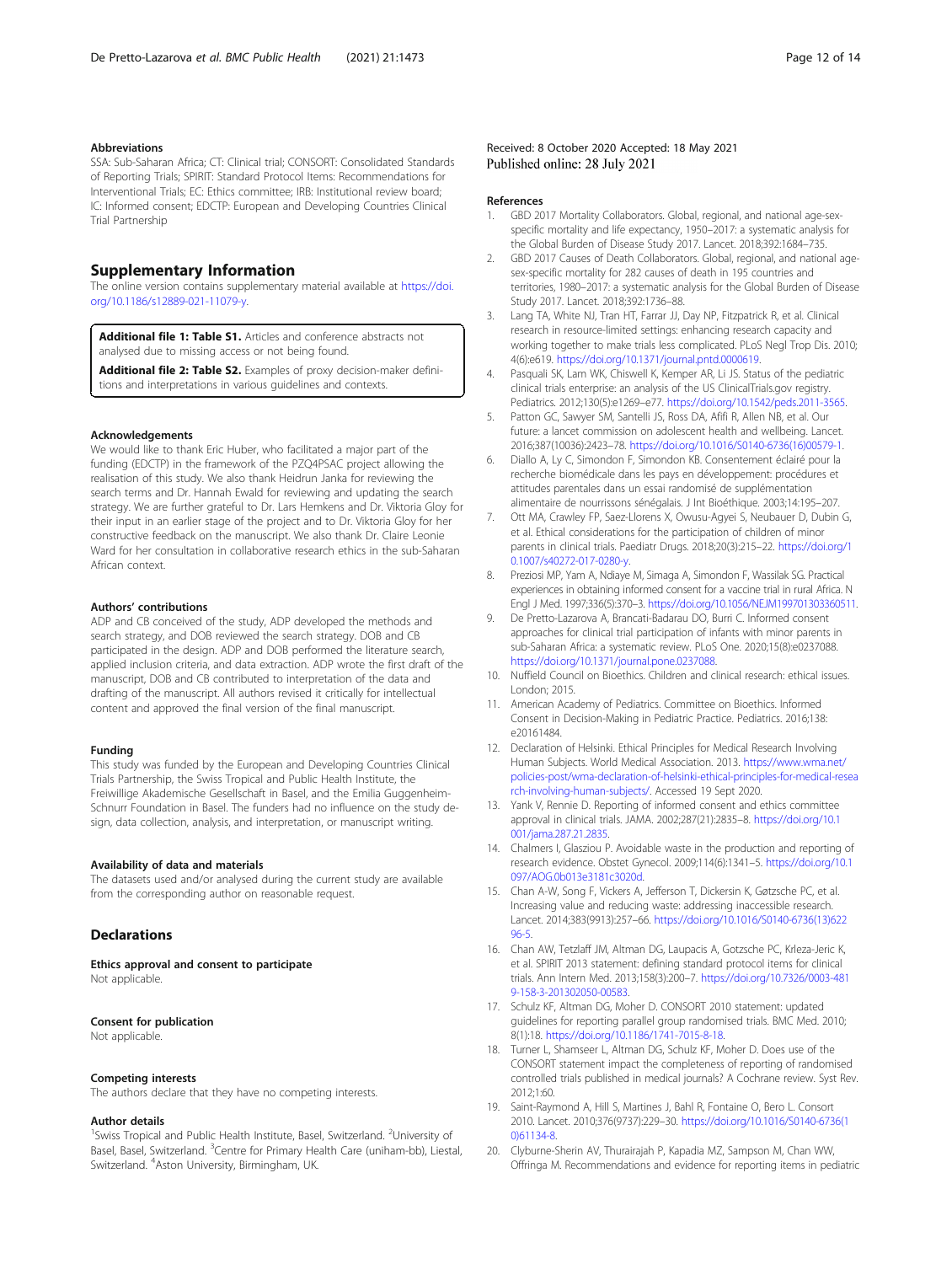<span id="page-12-0"></span>clinical trial protocols and reports: two systematic reviews. Trials. 2015;16(1): 417. [https://doi.org/10.1186/s13063-015-0954-0.](https://doi.org/10.1186/s13063-015-0954-0)

- 21. Allen HC, Garbe MC, Lees J, Aziz N, Chaaban H, Miller JL, et al. Off-label medication use in children, More Common than We Think: A Systematic Review of the Literature. 2018;111:776–783.
- 22. PROSPERO. International prospective register of systematic reviews. [https://](https://www.crd.york.ac.uk/prospero/) [www.crd.york.ac.uk/prospero/](https://www.crd.york.ac.uk/prospero/). Accessed 21 Sept 2020.
- 23. WHO. Adolescent pregnancy. 2020. [https://www.who.int/news-room/fact](https://www.who.int/news-room/fact-sheets/detail/adolescent-pregnancy)[sheets/detail/adolescent-pregnancy](https://www.who.int/news-room/fact-sheets/detail/adolescent-pregnancy). Accessed 21 Sept 2020.
- 24. Swiss Federal Human Research Act (HRA). Federal Act on Research involving Human Beings. Federal Office of Public Health (FOPH). 2011. [https://www.a](https://www.admin.ch/opc/en/classified-compilation/20061313/201401010000/810.30.pdf) [dmin.ch/opc/en/classified-compilation/20061313/201401010000/810.30.pdf.](https://www.admin.ch/opc/en/classified-compilation/20061313/201401010000/810.30.pdf) Accessed 21 Sept 2020.
- 25. Landis JR, Koch GG. The measurement of observer agreement for categorical data. Biometrics. 1977;33(1):159–74. [https://doi.org/10.2307/2529310.](https://doi.org/10.2307/2529310)
- 26. Achonduh OA, Chedjou JP, Mbulli IA, Achu M, Atogho-Tiedeu B, Kamgue E, et al. N-acetyl transferase gene type 2: predominance of slow acetylators and effect on response to artesunate amodiaquine. Am J Trop Med Hyg. 2012;87:448.
- 27. Adegbehingbe OO, Oginni LM, Ogundele OJ, Ariyibi AL, Abiola PO, Ojo OD. Ponseti clubfoot management: changing surgical trends in Nigeria. Iowa Orthop J. 2010;30:7–14.
- 28. Afolabi MO, Ndure J, Drammeh A, Darboe F, Mehedi S-R, Rowland-Jones SL, et al. A phase I randomized clinical trial of candidate human immunodeficiency virus type 1 vaccine MVA.HIVA administered to Gambian infants. PloS One. 2013;8:e78289.
- 29. Aluka TM, Gyuse AN, Udonwa NE, Asibong UE, Meremikwu MM, Oyo-Ita A. Comparison of cold water sponging and acetaminophen in control of fever among children attending a tertiary hospital in South Nigeria. J Family Med Prim Care. 2013;2(2):153–8. <https://doi.org/10.4103/2249-4863.117409>.
- 30. Amadi B, Mwiya M, Musuku J, Watuka A, Sianongo S, Ayoub A, et al. Effect of nitazoxanide on morbidity and mortality in Zambian children with cryptosporidiosis: a randomised controlled trial. Lancet. 2002;360 North American Edition:1375–80.
- 31. Arimond M, Abbeddou S, Kumwenda C, Okronipa H, Hemsworth J, Jimenez EY, et al. Impact of small quantity lipid-based nutrient supplements on infant and young child feeding practices at 18 months of age: results from four randomized controlled trials in Africa. Matern Child Nutr. 2017;13(3): e12377. [https://doi.org/10.1111/mcn.12377.](https://doi.org/10.1111/mcn.12377)
- 32. Armah GE, Sow SO, Breiman RF, Dallas MJ, Tapia MD, Feikin DR, et al. Efficacy of pentavalent rotavirus vaccine against severe rotavirus gastroenteritis in infants in developing countries in sub-Saharan Africa: a randomised, double-blind, placebo-controlled trial. Lancet. 2010;376(9741): 606–14. [https://doi.org/10.1016/S0140-6736\(10\)60889-6.](https://doi.org/10.1016/S0140-6736(10)60889-6)
- 33. Armah GE, Kapikian AZ, Vesikari T, Cunliffe N, Jacobson RM, Burlington DB, et al. Efficacy, immunogenicity, and safety of two doses of a tetravalent rotavirus vaccine RRV-TV in Ghana with the first dose administered during the neonatal period. J Infect Dis. 2013;208(3):423–31. [https://doi.org/10.1](https://doi.org/10.1093/infdis/jit174) [093/infdis/jit174](https://doi.org/10.1093/infdis/jit174).
- 34. Christofides A, Asante KP, Schauer C, Sharieff W, Owusu-Agyei S, Zlotkin S. Multi-micronutrient sprinkles including a low dose of iron provided as microencapsulated ferrous fumarate improves haematologic indices in anaemic children: a randomized clinical trial. Matern Child Nutr. 2006;2(3): 169–80. <https://doi.org/10.1111/j.1740-8709.2006.00060.x>.
- 35. Corbett AH, Hosseinipour MC, Nyirenda J, Kanyama C, Rezk N, Mkupani P, et al. Pharmacokinetics of generic and trade formulations of lamivudine, stavudine and nevirapine in HIV-infected Malawian children. Antivir Ther. 2010;15(1):83–90. [https://doi.org/10.3851/IMP1488.](https://doi.org/10.3851/IMP1488)
- 36. Egere U, Townend J, Roca A, Akinsanya A, Bojang A, Nsekpong D, et al. Indirect effect of 7-valent pneumococcal conjugate vaccine on pneumococcal carriage in newborns in rural Gambia: a randomised controlled trial. PLoS One. 2012; 7(11):e49143. <https://doi.org/10.1371/journal.pone.0049143>.
- 37. Gilliams EA, Jumare J, Claassen CW, Thesing PC, Nyirenda OM, Dzinjalamala FK, et al. Chloroquine-azithromycin combination antimalarial treatment decreases risk of respiratory-and gastrointestinal-tract infections in Malawian children. J Infect Dis. 2014;210(4):585–92. <https://doi.org/10.1093/infdis/jiu171>.
- 38. Goodhew EB, Morgan SMG, Switzer AJ, Munoz B, Dize L, Gaydos C, et al. Longitudinal analysis of antibody responses to trachoma antigens before and after mass drug administration. BMC Infect Dis. 2014;14:216.
- 39. Hassall OW, Thitiri J, Fegan G, Hamid F, Mwarumba S, Denje D, et al. Safety and efficacy of allogeneic umbilical cord red blood cell transfusion for

children with severe anaemia in a Kenyan hospital: an open-label singlearm trial. Lancet Haematol. 2015;2(3):e101–7. [https://doi.org/10.1016/S2352-3](https://doi.org/10.1016/S2352-3026(15)00005-8) [026\(15\)00005-8](https://doi.org/10.1016/S2352-3026(15)00005-8).

- 40. Hess SY, Abbeddou S, Jimenez EY, Some JW, Vosti SA, Ouedraogo ZP, et al. Small-quantity lipid-based nutrient supplements, regardless of their zinc content, increase growth and reduce the prevalence of stunting and wasting in young burkinabe children: a cluster-randomized trial. PLoS One. 2015;10(3):e0122242. <https://doi.org/10.1371/journal.pone.0122242>.
- 41. Hesseling P, Broadhead R, Mansvelt E, Louw M, Wessels G, Borgstein E, et al. The 2000 Burkitt lymphoma trial in Malawi. Pediatr Blood Cancer. 2005;44(3): 245–50. [https://doi.org/10.1002/pbc.20254.](https://doi.org/10.1002/pbc.20254)
- 42. Hussey GD, Klein M. A randomized, controlled trial of vitamin a in children with severe measles. N Engl J Med. 1990;323(3):160–4. [https://doi.org/10.1](https://doi.org/10.1056/NEJM199007193230304) [056/NEJM199007193230304](https://doi.org/10.1056/NEJM199007193230304).
- 43. Isanaka S, Guindo O, Langendorf C, Matar Seck A, Plikaytis BD, Sayinzoga-Makombe N, et al. Efficacy of a low-cost, heat-stable oral rotavirus vaccine in Niger. N Engl J Med. 2017;376(12):1121–30. [https://doi.org/10.1056/](https://doi.org/10.1056/NEJMoa1609462) [NEJMoa1609462](https://doi.org/10.1056/NEJMoa1609462).
- 44. Kone AK, Sagara I, Thera MA, Dicko A, Guindo A, Diakite S, et al. Plasmodium falciparum clearance with artemisinin-based combination therapy (ACT) in patients with glucose-6-phosphate dehydrogenase deficiency in Mali. Malar J. 2010;9(1):332. [https://doi.org/10.1186/1475-2875-](https://doi.org/10.1186/1475-2875-9-332) [9-332](https://doi.org/10.1186/1475-2875-9-332).
- 45. Koram KA, Abuaku B, Duah N, Quashie N. Comparative efficacy of antimalarial drugs including ACTs in the treatment of uncomplicated malaria among children under 5 years in Ghana. Acta Trop. 2005;95(3):194– 203. [https://doi.org/10.1016/j.actatropica.2005.06.018.](https://doi.org/10.1016/j.actatropica.2005.06.018)
- 46. Madhi SA, Mitha I, Cutland C, Groome M, Santos-Lima E. Immunogenicity and safety of an investigational fully liquid hexavalent combination vaccine versus licensed combination vaccines at 6, 10, and 14 weeks of age in healthy south African infants. Pediatr Infect Dis J. 2011;30(4):e68–74. [https://](https://doi.org/10.1097/INF.0b013e31820b93d2) [doi.org/10.1097/INF.0b013e31820b93d2.](https://doi.org/10.1097/INF.0b013e31820b93d2)
- 47. Madhi SA, Kirsten M, Louw C, Bos P, Aspinall S, Bouckenooghe A, et al. Efficacy and immunogenicity of two or three dose rotavirus-vaccine regimen in south African children over two consecutive rotavirus-seasons: a randomized, double-blind, placebo-controlled trial. Vaccine. 2012;30:A44–51. <https://doi.org/10.1016/j.vaccine.2011.08.080>.
- 48. Maka DE, Chiabi A, Ndikum V, Achu D, Mah E, Nguefack S, et al. A randomized trial of the efficacy of artesunate and three quinine regimens in the treatment of severe malaria in children at the Ebolowa regional hospital, Cameroon. Malar J. 2015;14(1):429. [https://doi.org/10.1186/s12936-](https://doi.org/10.1186/s12936-015-0948-0) [015-0948-0](https://doi.org/10.1186/s12936-015-0948-0).
- 49. Mangani C, Maleta K, Phuka J, Cheung YB, Thakwalakwa C, Dewey K, et al. Effect of complementary feeding with lipid-based nutrient supplements and corn–soy blend on the incidence of stunting and linear growth among 6-to 18-month-old infants and children in rural Malawi. Matern Child Nutr. 2015; 11:132–43. [https://doi.org/10.1111/mcn.12068.](https://doi.org/10.1111/mcn.12068)
- 50. Meremikwu M, Alaribe A, Ejemot R, Oyo-Ita A, Ekenjoku J, Nwachukwu C, et al. Artemether-lumefantrine versus artesunate plus amodiaquine for treating uncomplicated childhood malaria in Nigeria: randomized controlled trial. Malar J. 2006;5(1):43. <https://doi.org/10.1186/1475-2875-5-43>.
- 51. Meremikwu J, Odey F, Meremikwu M. Haematological effects of artemisininbased combination treatment in preschool children with uncomplicated malaria. Arch Dis Child. 2016;101(Suppl 1):A157–A8. [https://doi.org/10.1136/a](https://doi.org/10.1136/archdischild-2016-310863.269) [rchdischild-2016-310863.269](https://doi.org/10.1136/archdischild-2016-310863.269).
- 52. Michael OS, Gbotosho GO, Folarin OA, Okuboyejo T, Sowunmi A, Oduola AM, et al. Early variations in Plasmodium falciparum dynamics in Nigerian children after treatment with two artemisinin-based combinations: implications on delayed parasite clearance. Malar J. 2010;9(1):335. [https://](https://doi.org/10.1186/1475-2875-9-335) [doi.org/10.1186/1475-2875-9-335.](https://doi.org/10.1186/1475-2875-9-335)
- 53. Ngasala BE, Malmberg M, Carlsson AM, Ferreira PE, Petzold MG, Blessborn D, et al. Effectiveness of artemether-lumefantrine provided by community health workers in under-five children with uncomplicated malaria in rural Tanzania: an open label prospective study. Malar J. 2011;10(1):64. [https://doi.](https://doi.org/10.1186/1475-2875-10-64) [org/10.1186/1475-2875-10-64](https://doi.org/10.1186/1475-2875-10-64).
- 54. Nji AM, Ali IM, Moyeh MN, Ngongang EO, Ekollo AM, Chedjou JP, et al. Randomized non-inferiority and safety trial of dihydroartemisin-piperaquine and artesunateamodiaquine versus artemether-lumefantrine in the treatment of uncomplicated Plasmodium falciparum malaria in Cameroonian children. Malar J. 2015;14(1):27. [https://doi.org/10.1186/s1293](https://doi.org/10.1186/s12936-014-0521-2) [6-014-0521-2.](https://doi.org/10.1186/s12936-014-0521-2)